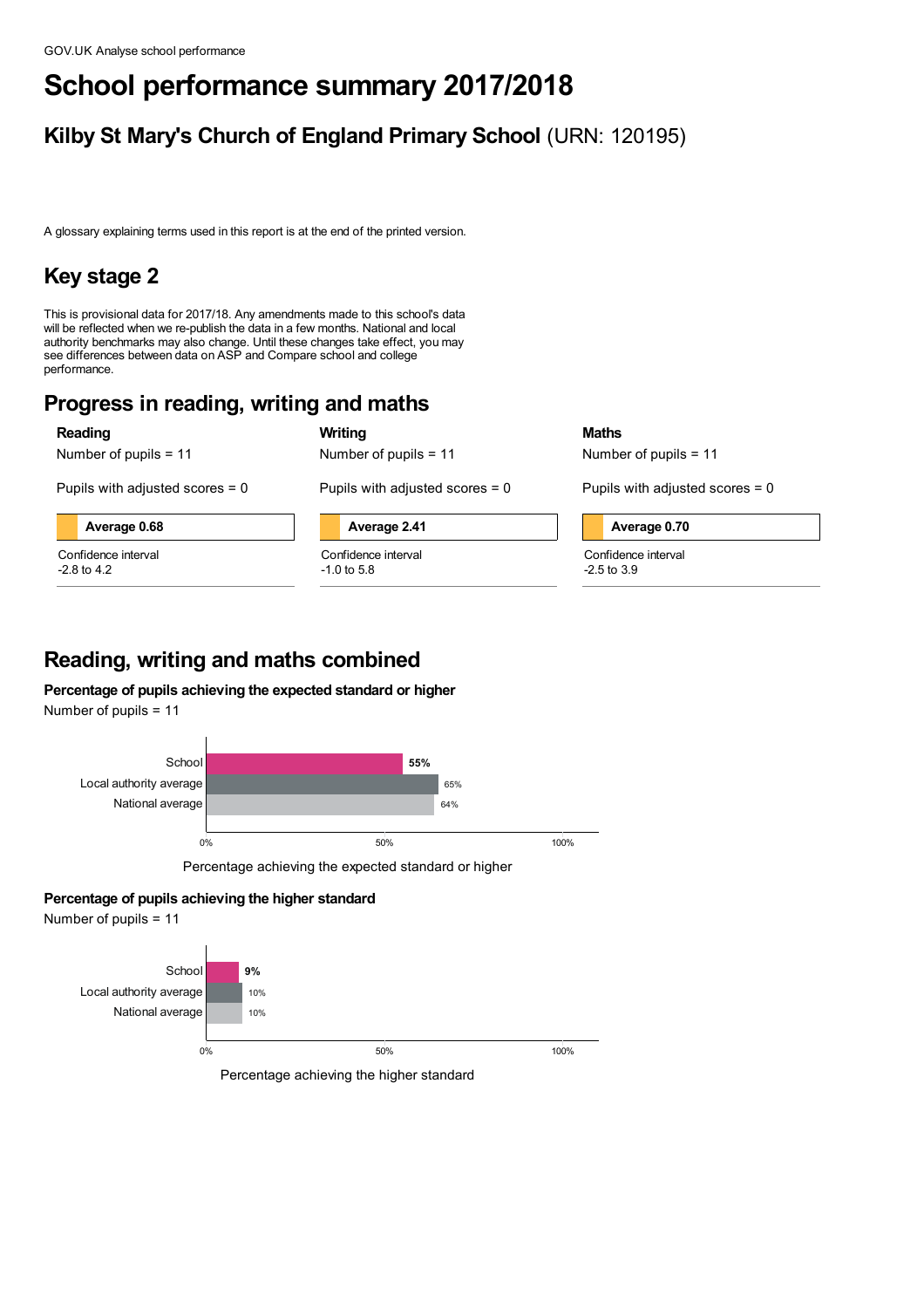# **Average scaled score in:**

### **Reading**

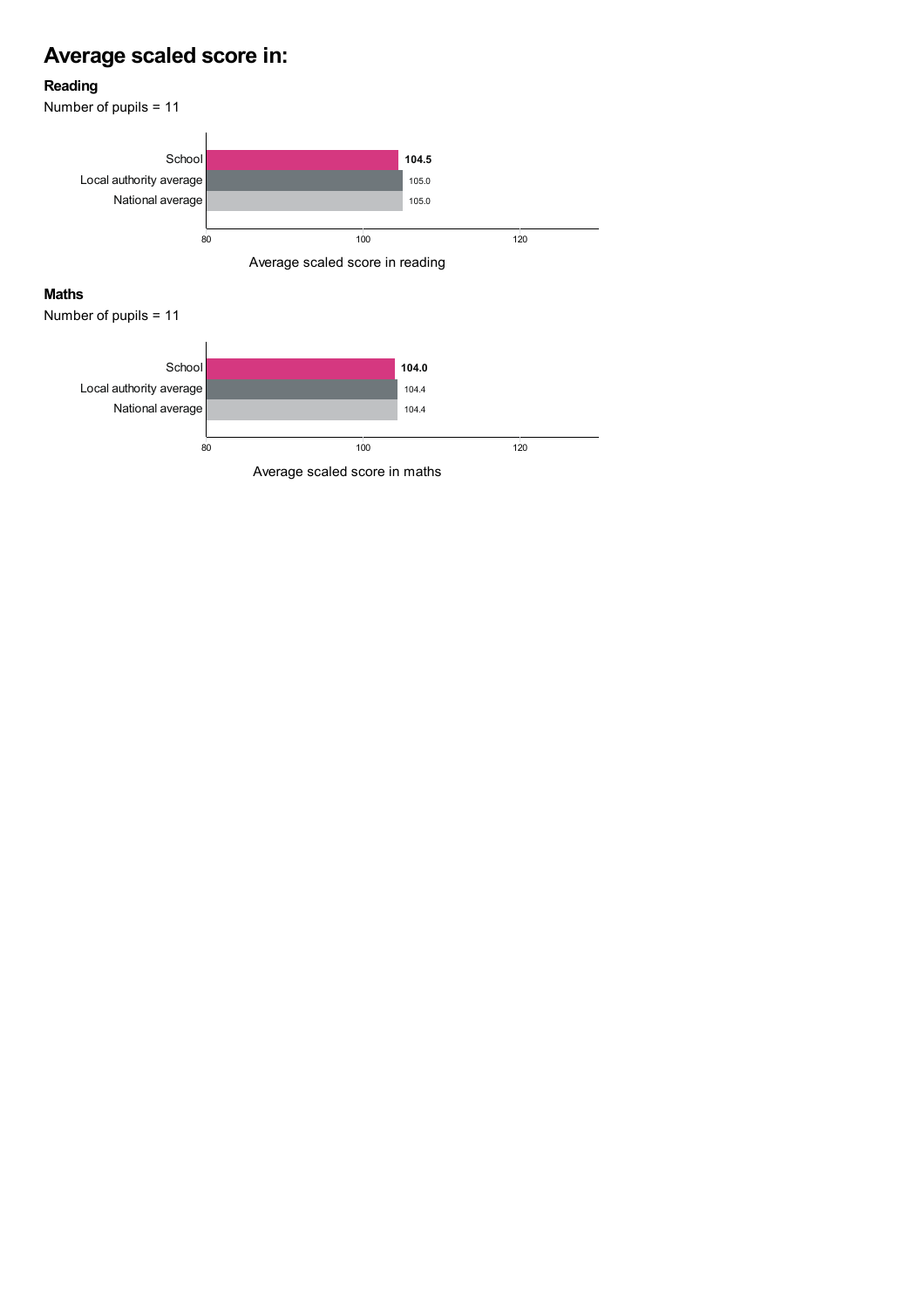# **Key stage 2 disadvantaged**

This is provisional data for 2017/18. Any amendments made to this school's data will be reflected when we re-publish the data in <sup>a</sup> few months. National and local authority benchmarks may also change. Until these changes take effect, you may see differences between data on ASP and Compare school and college performance.

## **Average progress for disadvantaged pupils in reading, writing and maths**

|                                                                      | Reading                  | Writina                  | <b>Maths</b>        |
|----------------------------------------------------------------------|--------------------------|--------------------------|---------------------|
| Progress score for<br>disadvantaged<br>pupils<br>Confidence interval | 7.62<br>$-0.7$ to $15.9$ | 6.57<br>$-1.4$ to $14.6$ | 7.73<br>0.2 to 15.2 |
| Number of disadvantaged pupils                                       | 2                        | 2                        | 2                   |
| Disadvantaged pupils with adjusted<br>score                          | O                        | O                        | $\Omega$            |
| National average for non-<br>disadvantaged pupils                    | 0.31                     | 0.24                     | 0.31                |

### **Prior attainment of disadvantaged pupils - 3 year trends**

|                                                                | 2016    |       | 2017    |             | 2018       |     |  |
|----------------------------------------------------------------|---------|-------|---------|-------------|------------|-----|--|
| Group                                                          | Non-dis | Dis   | Non-dis | Dis         | Non-dis    | Dis |  |
| Number of pupils                                               |         |       | 12      |             |            |     |  |
| Prior attainment (based on key<br>stage 1 average point score) | 19.10   | 19.00 |         | 16.25 12.00 | 17.06 9.75 |     |  |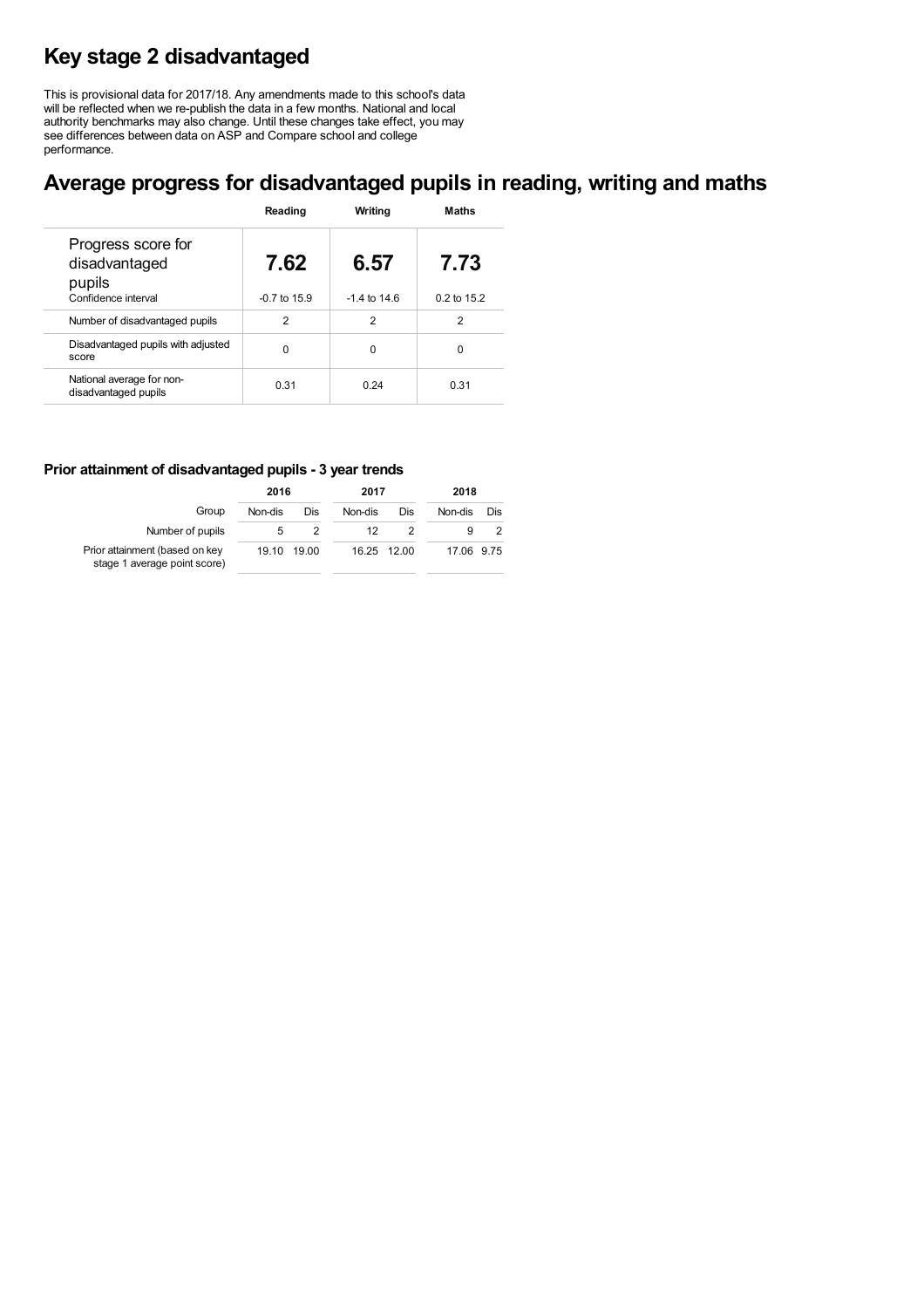### **Average progress in reading by prior attainment**

| Prior attainment                      | Low                  |                      | <b>Middle</b>       |      | High                |      |  |
|---------------------------------------|----------------------|----------------------|---------------------|------|---------------------|------|--|
| Group                                 | All                  | Dis                  | All                 | Dis  | Αll                 | Dis  |  |
| Number of pupils                      | 2                    | $\overline{2}$       | 5                   | 0    | 4                   | 0    |  |
| Number of pupils with adjusted scores | 0                    | 0                    | 0                   | 0    | 0                   | 0    |  |
| Progress score                        | 7.62 7.62            |                      | $-1.31$             | N/A  | $-0.29$             | N/A  |  |
| National Comparator                   | 0.01                 | 0.56                 | 0.03                | 0.34 | 0.02                | 0.22 |  |
| <b>Difference</b>                     | 7.61                 | 7.06                 | $-1.34$             | N/A  | $-0.31$             | N/A  |  |
| Confidence interval                   | $-0.7$<br>to<br>15.9 | $-0.7$<br>to<br>15.9 | $-6.6$<br>to<br>4.0 | N/A  | $-6.2$<br>to<br>5.6 | N/A  |  |

### **Average progress in writing by prior attainment**

| Prior attainment                      | Low                  |                      | <b>Middle</b>       |          | High                |      |
|---------------------------------------|----------------------|----------------------|---------------------|----------|---------------------|------|
| Group                                 | All                  | Dis                  | All                 | Dis      | All                 | Dis  |
| Number of pupils                      | $\overline{2}$       | $\overline{2}$       | 5                   | $\Omega$ | 4                   | 0    |
| Number of pupils with adjusted scores | 0                    | 0                    | 0                   | 0        | 0                   | 0    |
| Progress score                        | 6.57                 | 6.57                 | 2.28                | N/A      | 0.49                | N/A  |
| National Comparator                   | 0.01                 | 0.55                 | 0.04                | 0.28     | 0.01                | 0.14 |
| <b>Difference</b>                     | 6.56                 | 6.01                 | 2.24                | N/A      | 0.47                | N/A  |
| Confidence interval                   | $-1.4$<br>to<br>14.6 | $-1.4$<br>to<br>14.6 | $-2.7$<br>to<br>7.3 | N/A      | $-5.1$<br>to<br>6.1 | N/A  |

### **Average progress in maths by prior attainment**

| Prior attainment                      | Low               |                   | <b>Middle</b>       |          | High                |            |
|---------------------------------------|-------------------|-------------------|---------------------|----------|---------------------|------------|
| Group                                 | All               | Dis               | All                 | Dis      | All                 | <b>Dis</b> |
| Number of pupils                      | 2                 | 2                 | 5                   | 0        | 4                   | 0          |
| Number of pupils with adjusted scores | 0                 | 0                 | $\Omega$            | $\Omega$ | 0                   | 0          |
| Progress score                        |                   | 7.73 7.73         | $-1.27$             | N/A      | $-0.36$             | N/A        |
| National Comparator                   |                   | $0.02$ 0.65       | 0.04                | 0.34     | 0.01                | 0.20       |
| <b>Difference</b>                     | 7.71              | 7.08              | $-1.31$             | N/A      | $-0.37$             | N/A        |
| Confidence interval                   | 0.2<br>to<br>15.2 | 0.2<br>to<br>15.2 | $-6.1$<br>to<br>3.5 | N/A      | $-5.7$<br>to<br>4.9 | N/A        |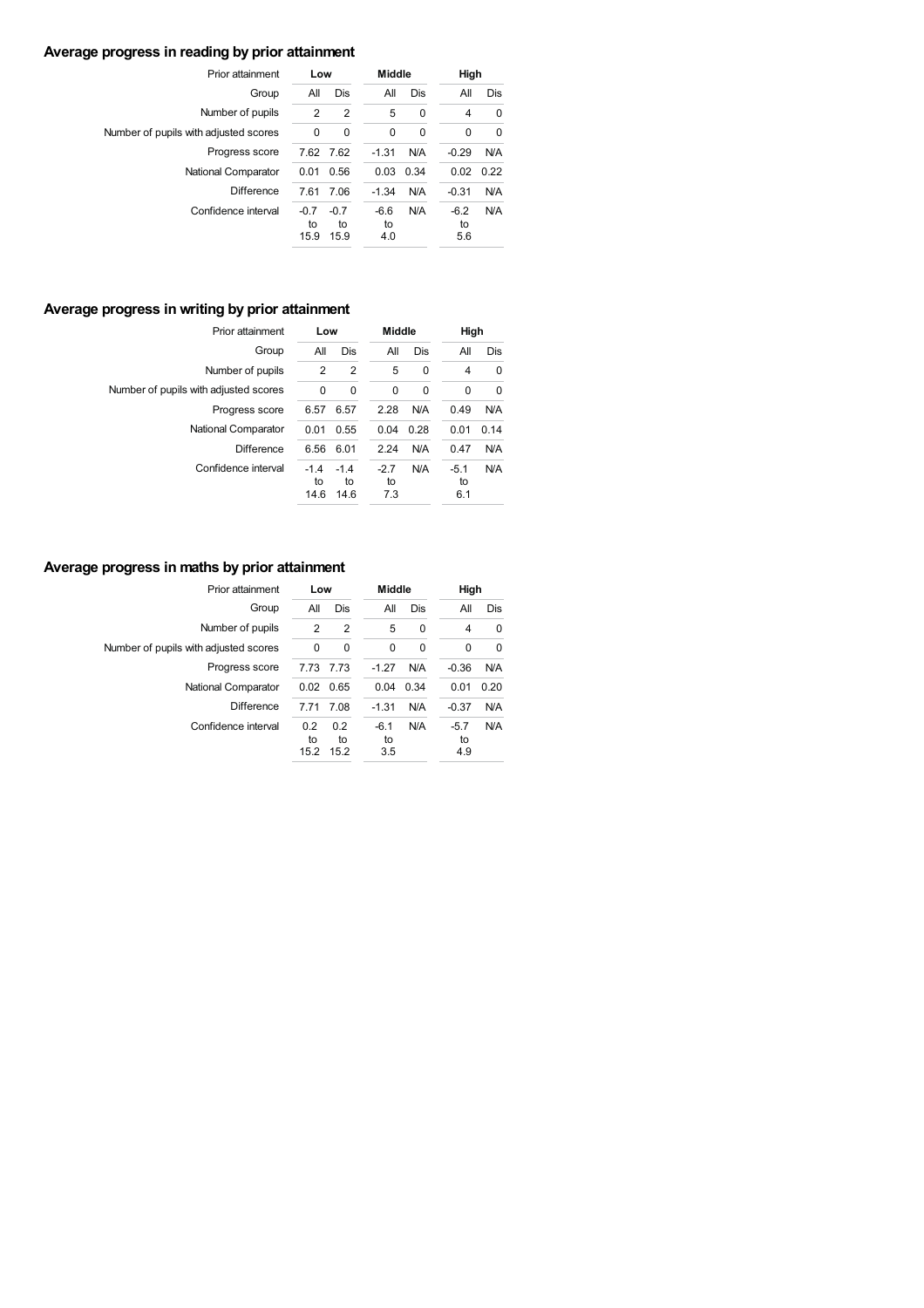# **Reading, writing and maths combined**

### **Percentage of disadvantaged pupils achieving the expected standard or higher**

Number of disadvantaged pupils = 2



Percentage achieving the expected standard or higher

### **Prior attainment of pupils achieving the expected standard or higher**

| Prior attainment    | Low |     | Middle |     | High |     |  |
|---------------------|-----|-----|--------|-----|------|-----|--|
| Group               | All | Dis | All    | Dis | All  | Dis |  |
| Number of pupils    | 2   | 2   | 5      | 0   |      | 0   |  |
| Percentage          | 0   | 0   | 40     | N/A | 100  | N/A |  |
| National Comparator |     | 9   | 58     | 63  | 95   | 96  |  |
| <b>Difference</b>   | -7  | -9  | $-18$  | N/A | 5    | N/A |  |

### **Percentage of disadvantaged pupils achieving the higher standard**

Number of disadvantaged pupils = 2



### **Prior attainment of pupils achieving the higher standard**

| Prior attainment    | Low        |   | Middle |     | High |     |  |
|---------------------|------------|---|--------|-----|------|-----|--|
| Group               | All<br>Dis |   | All    | Dis | All  | Dis |  |
| Number of pupils    | 2          | 2 | 5      | 0   | 4    | O   |  |
| Percentage          | 0          | 0 | 0      | N/A | 25   | N/A |  |
| National Comparator | 0          | 0 | 2      | 2   | 28   | 30  |  |
| <b>Difference</b>   | 0          | O | -2     | N/A | -3   | N/A |  |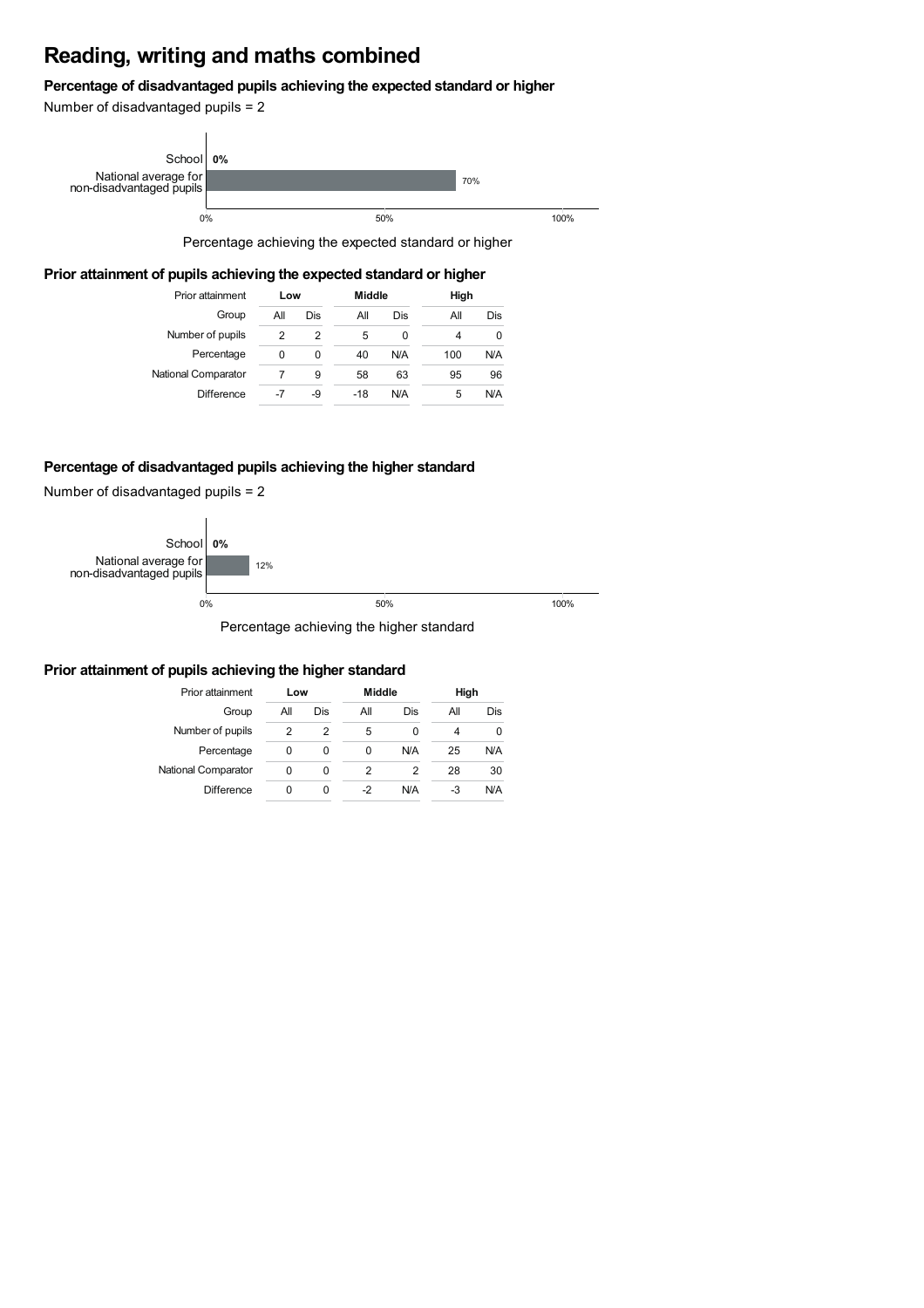# **Average scaled score for disadvantaged pupils in:**

### **Reading**

Number of disadvantaged pupils = 2



### **Maths**

Number of disadvantaged pupils = 2

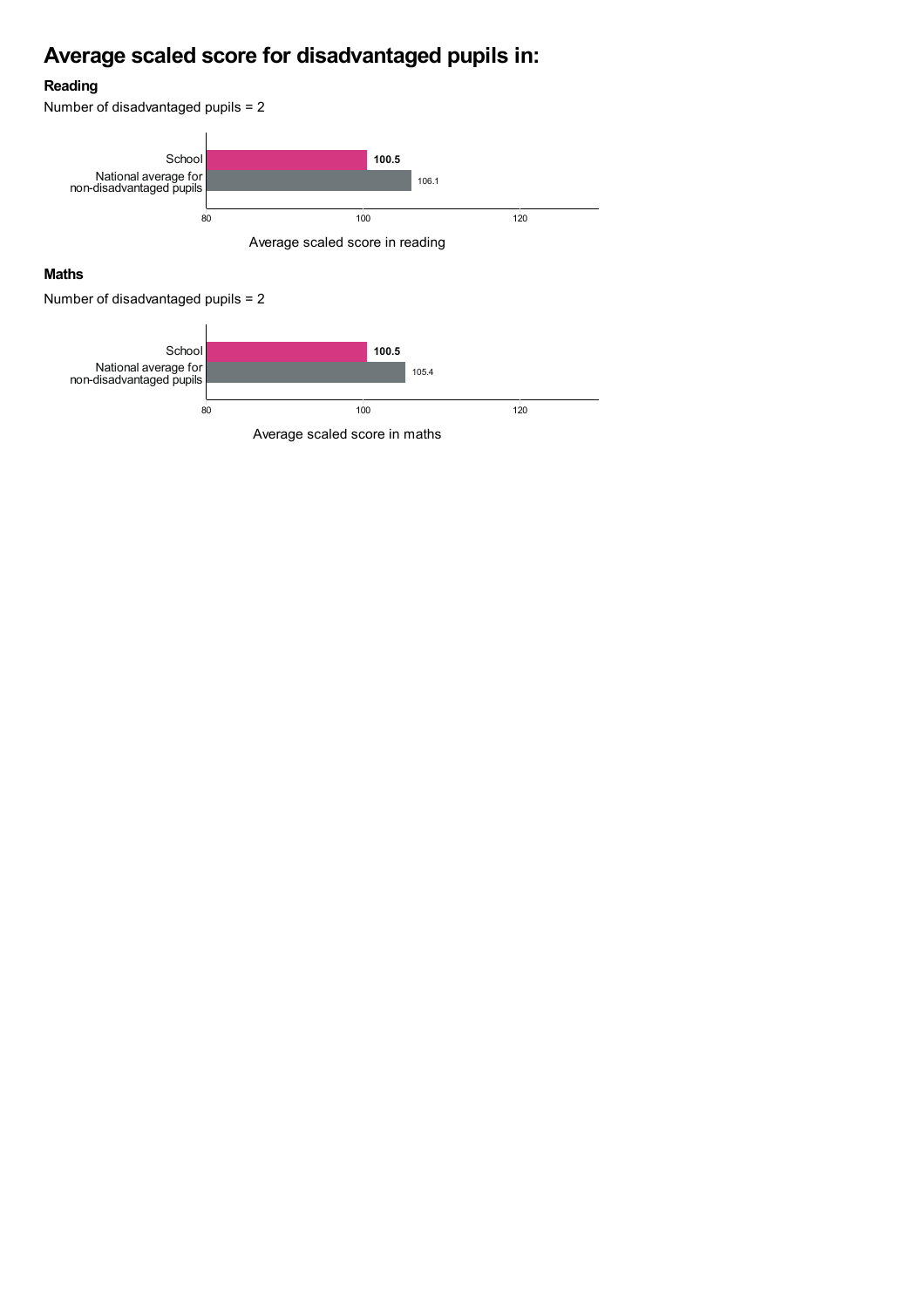## **Key stage 2 reading, writing and maths combined attainment by pupil group**

| Key stage 2 reading, writing and maths by pupil group |                     |             |                                           |              |                                |  |  |  |  |  |
|-------------------------------------------------------|---------------------|-------------|-------------------------------------------|--------------|--------------------------------|--|--|--|--|--|
| Breakdown                                             | Cohort              |             | Achieving the expected standard or higher |              | Achieving at a higher standard |  |  |  |  |  |
|                                                       |                     | School %    | National benchmark                        | School %     | National benchmark             |  |  |  |  |  |
| All pupils                                            | 11                  | 55          | 64                                        | 9            | $10$                           |  |  |  |  |  |
| Male                                                  | $\overline{5}$      | 60          | 61                                        | $\mathsf 0$  | $\bf8$                         |  |  |  |  |  |
| Female                                                | $\boldsymbol{6}$    | 50          | 68                                        | 17           | 11                             |  |  |  |  |  |
| Disadvantaged                                         | $\overline{2}$      | $\mathsf 0$ | 70                                        | $\mathsf 0$  | 12                             |  |  |  |  |  |
| Other                                                 | $\mathsf g$         | 67          | 70                                        | 11           | $12\,$                         |  |  |  |  |  |
| Ever 6 FSM                                            | $\sqrt{2}$          | $\mathbf 0$ | 70                                        | $\mathsf 0$  | $12\,$                         |  |  |  |  |  |
| Children looked after                                 | $\mathsf{O}\xspace$ | <b>N/A</b>  | 65                                        | <b>N/A</b>   | $10$                           |  |  |  |  |  |
| SEN with statement or EHC plan                        | $\pmb{0}$           | <b>N/A</b>  | 64                                        | <b>N/A</b>   | $10$                           |  |  |  |  |  |
| SEN support                                           | $\mathbf{1}$        | $\mathsf 0$ | 64                                        | $\mathsf 0$  | $10\,$                         |  |  |  |  |  |
| No SEN                                                | 10                  | 60          | 73                                        | 10           | $12\,$                         |  |  |  |  |  |
| Non-mobile                                            | 10                  | 60          | 66                                        | 10           | $10$                           |  |  |  |  |  |
| English first language                                | 10                  | 60          | 64                                        | 10           | $10$                           |  |  |  |  |  |
| English additional language                           | $\mathbf{1}$        | $\mathbf 0$ | 64                                        | $\mathsf 0$  | 10                             |  |  |  |  |  |
| Prior attainment                                      |                     |             |                                           |              |                                |  |  |  |  |  |
| Low overall                                           | $\overline{c}$      | $\mathbf 0$ | $\overline{7}$                            | $\mathsf{O}$ | $\mathbf 0$                    |  |  |  |  |  |
| Middle overall                                        | $\,$ 5 $\,$         | 40          | 58                                        | $\mathsf 0$  | $\overline{2}$                 |  |  |  |  |  |
| High overall                                          | $\overline{4}$      | 100         | 95                                        | 25           | ${\bf 28}$                     |  |  |  |  |  |
| Reading low                                           | $\sqrt{2}$          | $\mathsf 0$ | $\boldsymbol{9}$                          | $\mathsf 0$  | $\mathsf 0$                    |  |  |  |  |  |
| Reading middle                                        | $\overline{4}$      | 25          | 60                                        | $\mathsf{O}$ | $\overline{2}$                 |  |  |  |  |  |
| Reading high                                          | $\mathbf 5$         | 100         | 95                                        | 20           | 29                             |  |  |  |  |  |
| Writing low                                           | $\mathbf 3$         | $\mathbf 0$ | 13                                        | $\mathsf 0$  | $\mathsf 0$                    |  |  |  |  |  |
| Writing middle                                        | $\overline{7}$      | 71          | 68                                        | $\mathsf 0$  | $\,$ 5 $\,$                    |  |  |  |  |  |
| Writing high                                          | $\mathbf{1}$        | 100         | 97                                        | 100          | 40                             |  |  |  |  |  |
| Maths low                                             | $\overline{2}$      | $\mathsf 0$ | 6                                         | $\mathsf{O}$ | $\mathsf 0$                    |  |  |  |  |  |
| Maths middle                                          | 6                   | 50          | 61                                        | $\mathsf 0$  | $\ensuremath{\mathsf{3}}$      |  |  |  |  |  |
| Maths high                                            | $\sqrt{3}$          | 100         | 96                                        | 33           | 33                             |  |  |  |  |  |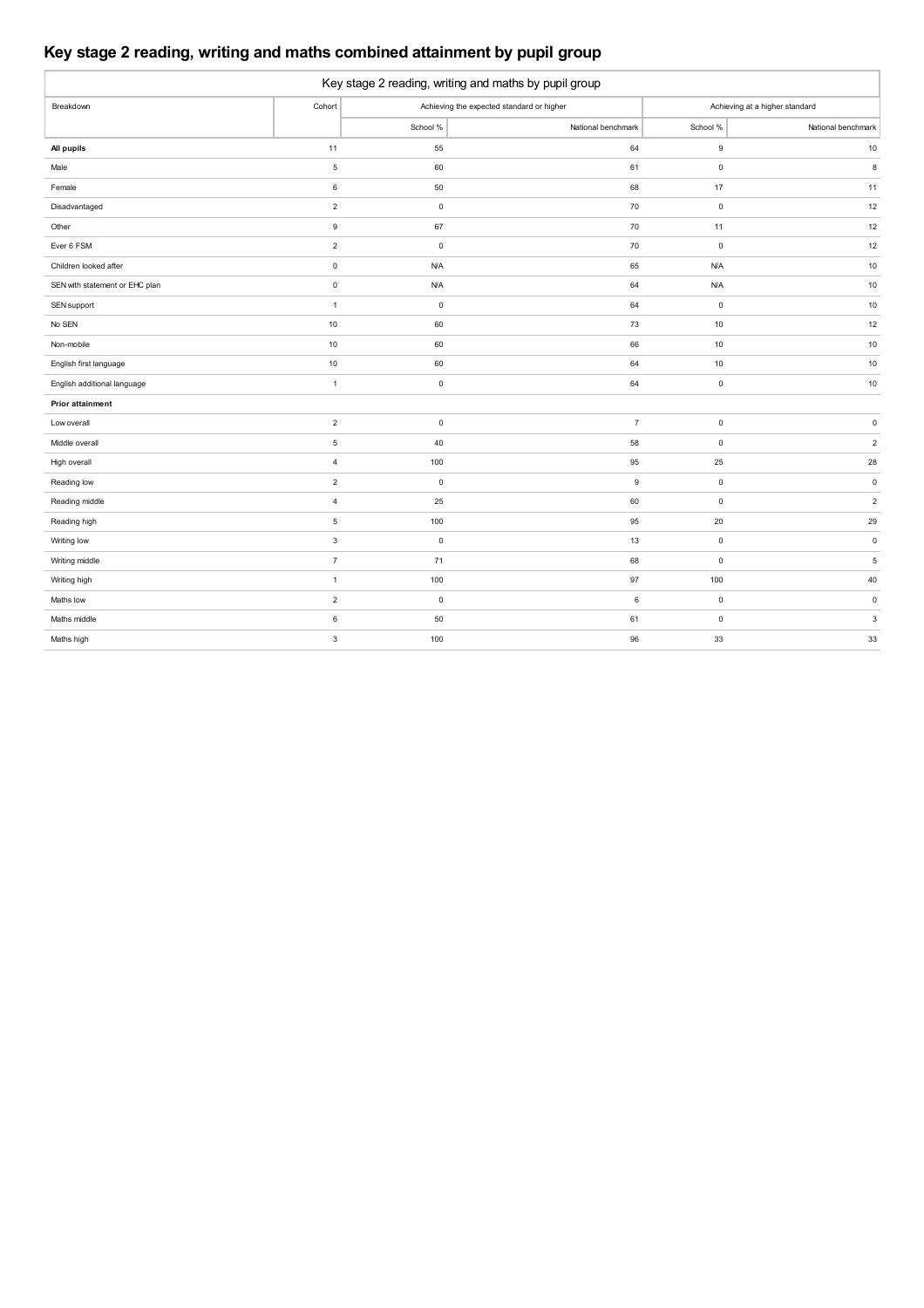## **Key stage 2 reading progress and attainment by pupil group**

| Key stage 2 reading by pupil group |                |                  |            |                     |              |                                 |                     |                             |            |                    |  |
|------------------------------------|----------------|------------------|------------|---------------------|--------------|---------------------------------|---------------------|-----------------------------|------------|--------------------|--|
| Breakdown                          |                | Reading progress |            |                     |              |                                 | Reading attainment  |                             |            |                    |  |
|                                    | Cohort         | Adjusted         | Unadjusted | Cohort              |              | Achieving the expected standard |                     | Achieving a higher standard |            | Average score      |  |
|                                    |                | score            | score      |                     | School %     | National benchmark              | School %            | National benchmark          | School     | National benchmark |  |
| All pupils                         | 11             | 0.68             | 0.68       | 11                  | 73           | 75                              | 36                  | 28                          | 104.5      | 105.0              |  |
| Male                               | $\overline{5}$ | 2.83             | 2.83       | $\,$ 5 $\,$         | 100          | 72                              | 40                  | 24                          | 107.0      | 104.2              |  |
| Female                             | 6              | $-1.11$          | $-1.11$    | 6                   | 50           | 79                              | 33                  | 32                          | 102.5      | 105.9              |  |
| Disadvantaged                      | $\overline{2}$ | 7.62             | 7.62       | $\overline{2}$      | 50           | 80                              | $\mathsf 0$         | 33                          | 100.5      | 106.1              |  |
| Other                              | $\mathsf g$    | $-0.86$          | $-0.86$    | $\mathsf g$         | 78           | 80                              | 44                  | 33                          | 105.4      | 106.1              |  |
| Ever 6 FSM                         | $\overline{2}$ | 7.62             | 7.62       | $\overline{2}$      | 50           | 80                              | $\mathbf 0$         | 32                          | 100.5      | 106.1              |  |
| Children looked after              | $\mathsf{O}$   | <b>N/A</b>       | <b>N/A</b> | $\mathsf 0$         | <b>N/A</b>   | 75                              | N/A                 | 28                          | <b>N/A</b> | 105.1              |  |
| SEN with statement or EHC plan     | $\mathsf{O}$   | <b>N/A</b>       | <b>N/A</b> | $\mathsf{O}\xspace$ | <b>N/A</b>   | 75                              | N/A                 | 28                          | <b>N/A</b> | 105.0              |  |
| SEN support                        | $\mathbf{1}$   | 7.34             | 7.34       | $\mathbf{1}$        | $\mathsf{O}$ | 75                              | $\mathsf{O}\xspace$ | 28                          | 98.0       | 105.0              |  |
| No SEN                             | 10             | 0.02             | 0.02       | 10                  | 80           | 83                              | 40                  | 32                          | 105.2      | 106.3              |  |
| Non-mobile                         | 10             | 0.02             | 0.02       | 10                  | 80           | 77                              | 40                  | 29                          | 105.2      | 105.2              |  |
| English first language             | 10             | 1.21             | 1.21       | 10                  | 80           | 75                              | 40                  | 28                          | 105.7      | 105.0              |  |
| English additional language        | $\mathbf{1}$   | $-4.55$          | $-4.55$    | $\mathbf{1}$        | $\mathsf 0$  | 75                              | $\mathsf 0$         | 28                          | 93.0       | 105.0              |  |
| <b>Prior attainment</b>            |                |                  |            |                     |              |                                 |                     |                             |            |                    |  |
| Low overall                        | $\overline{2}$ | 7.62             | 7.62       | $\overline{2}$      | 50           | 20                              | $\mathsf 0$         | $\sqrt{2}$                  | 100.5      | 94.2               |  |
| Middle overall                     | 5              | $-1.31$          | $-1.31$    | 5                   | 60           | 74                              | 20                  | 17                          | 101.6      | 103.6              |  |
| High overall                       | $\overline{4}$ | $-0.29$          | $-0.29$    | $\overline{4}$      | 100          | 98                              | 75                  | 58                          | 110.3      | 110.7              |  |
| Reading low                        | $\overline{2}$ | 1.40             | 1.40       | $\overline{2}$      | $\mathsf 0$  | 21                              | $\mathsf 0$         | $\overline{2}$              | 95.5       | 94.4               |  |
| Reading middle                     | $\overline{4}$ | 0.84             | 0.84       | $\overline{4}$      | 75           | 74                              | $\mathsf{O}\xspace$ | 17                          | 102.0      | 103.6              |  |
| Reading high                       | $\overline{5}$ | 0.28             | 0.28       | 5                   | 100          | 98                              | 80                  | 61                          | 110.2      | 111.0              |  |
| Writing low                        | $\mathbf{3}$   | 3.56             | 3.56       | $\mathbf 3$         | 33           | 28                              | $\mathsf{O}\xspace$ | $\overline{4}$              | 98.0       | 96.0               |  |
| Writing middle                     | $\overline{7}$ | $-0.37$          | $-0.37$    | $\overline{7}$      | 86           | 80                              | 43                  | 24                          | 106.3      | 105.1              |  |
| Writing high                       | $\mathbf{1}$   | $-0.55$          | $-0.55$    | $\mathbf{1}$        | 100          | 99                              | 100                 | 68                          | 112.0      | 112.0              |  |
| Maths low                          | $\overline{2}$ | 7.62             | 7.62       | $\overline{2}$      | 50           | 18                              | $\mathsf 0$         | $\overline{2}$              | 100.5      | 93.8               |  |
| Maths middle                       | $\,6\,$        | $-1.55$          | $-1.55$    | 6                   | 67           | 75                              | 17                  | 21                          | 102.3      | 104.1              |  |
| Maths high                         | $\mathbf{3}$   | 0.52             | 0.52       | $\mathbf{3}$        | 100          | 98                              | 100                 | 60                          | 111.7      | 110.8              |  |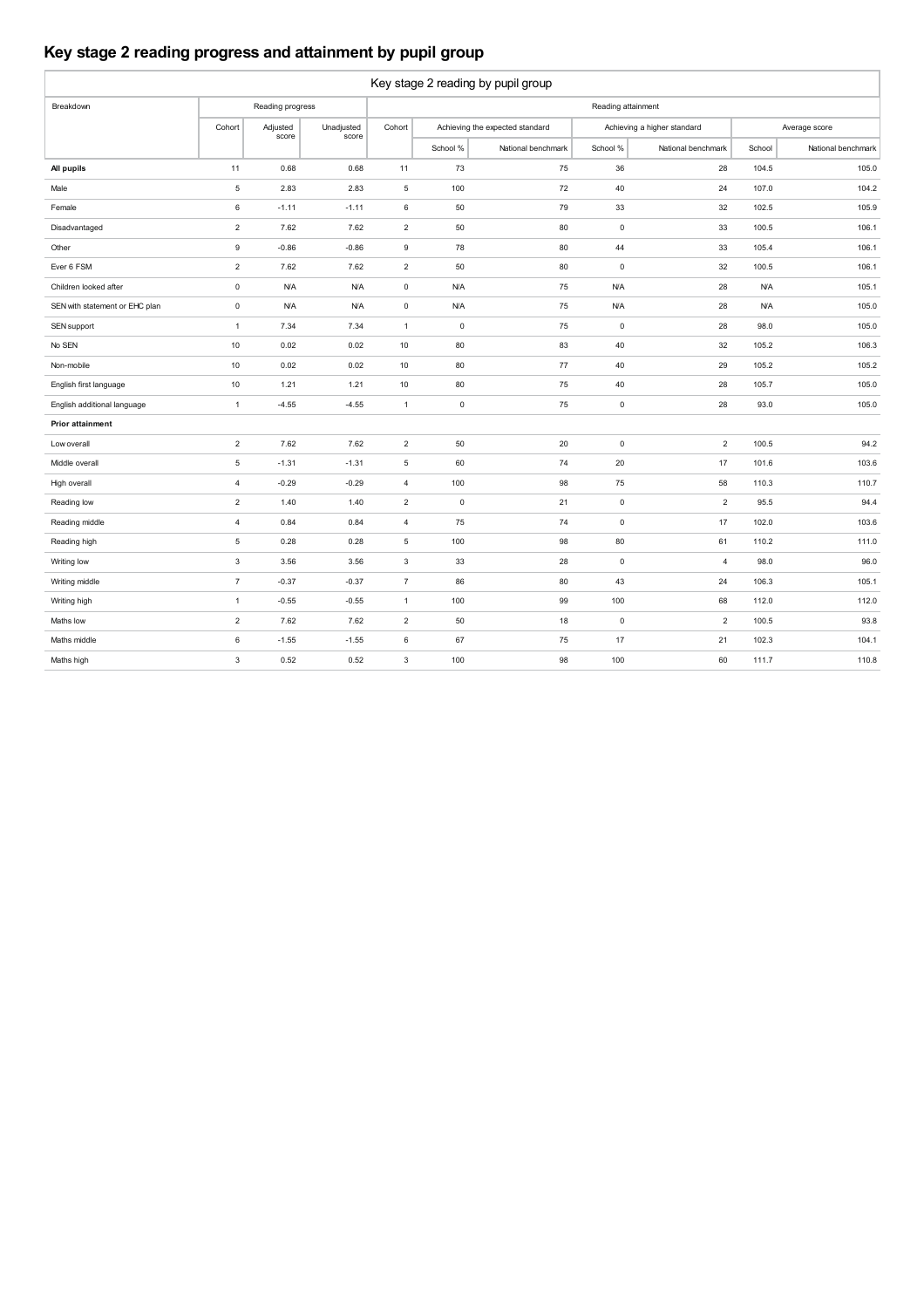### **Pupil key stage 2 progress in reading against key stage 1 prior attainment overall by disadvantaged**



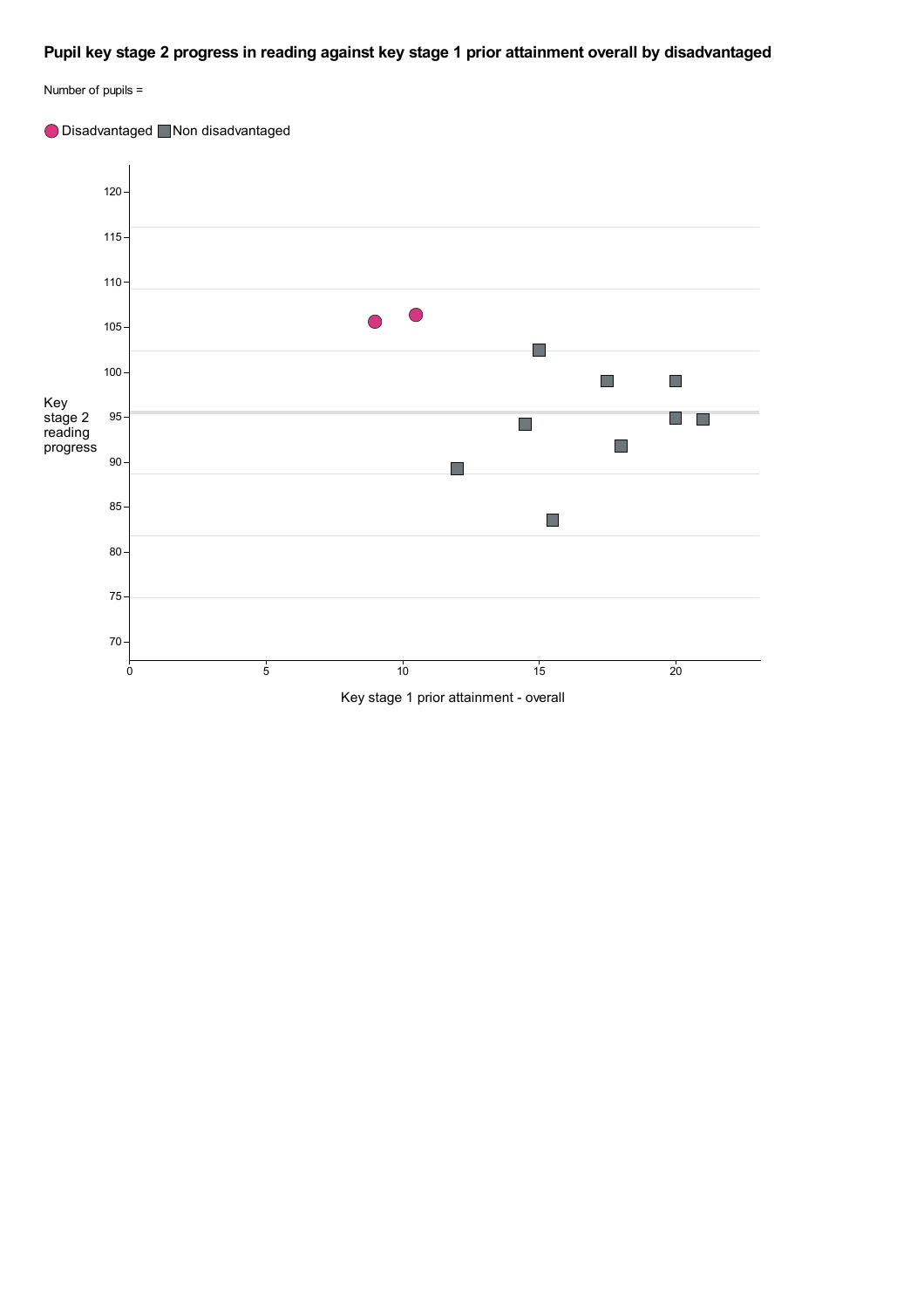### **Pupil key stage 2 reading attainment against key stage 1 prior attainment overall by disadvantaged**



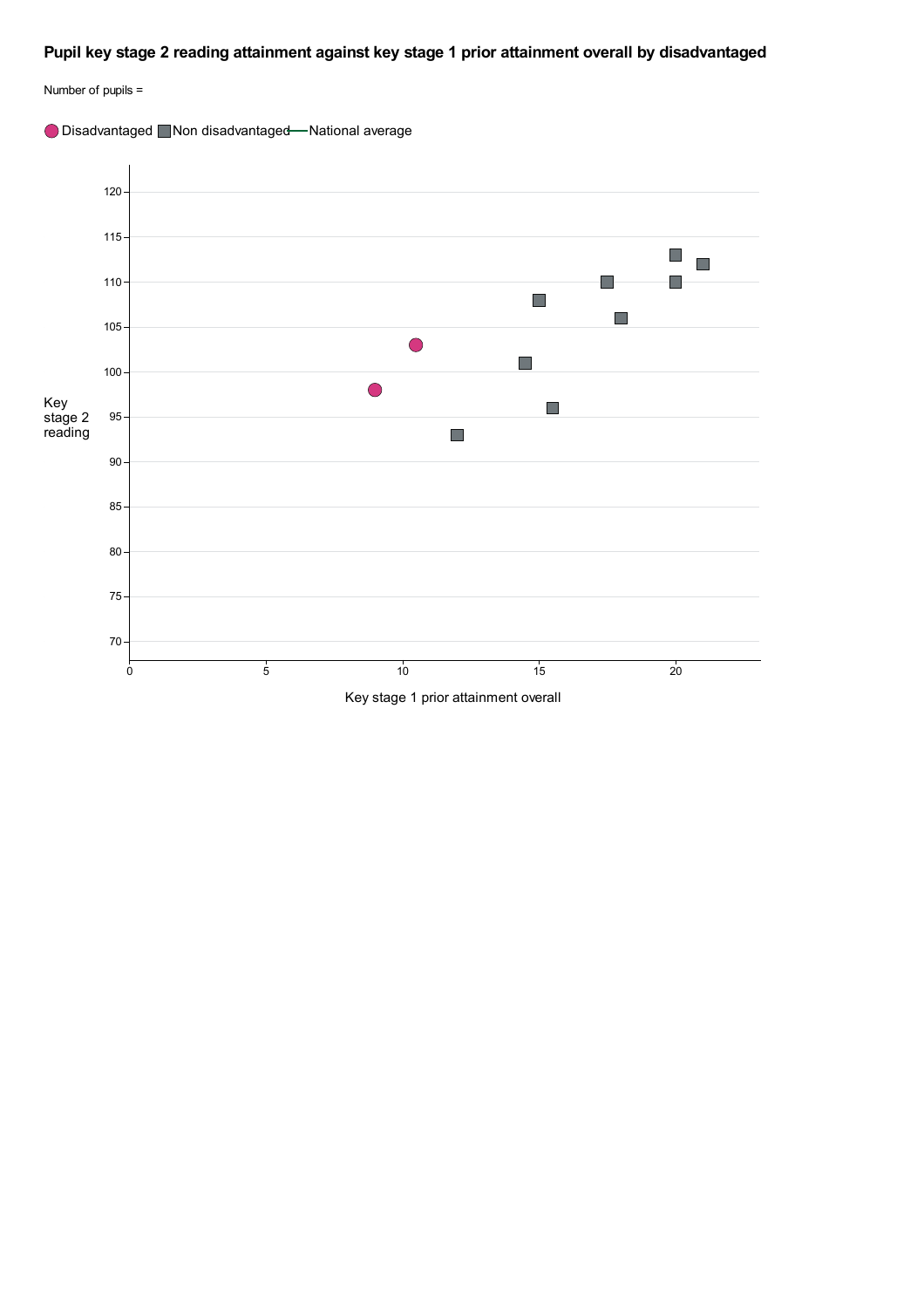### **Key stage 2 writing progress and attainment by pupil group**

| Key stage 2 writing by pupil group |                           |                   |                     |                     |                    |                                |                          |                    |  |  |  |
|------------------------------------|---------------------------|-------------------|---------------------|---------------------|--------------------|--------------------------------|--------------------------|--------------------|--|--|--|
| Breakdown                          |                           | Writing progress  |                     |                     | Writing attainment |                                |                          |                    |  |  |  |
|                                    | Cohort                    | Adjusted<br>score | Unadjusted<br>score | Cohort              |                    | Achieved the expected standard | Achieved a greater depth |                    |  |  |  |
|                                    |                           |                   |                     |                     | School %           | National benchmark             | School %                 | National benchmark |  |  |  |
| All pupils                         | 11                        | 2.41              | 2.41                | 11                  | 82                 | 78                             | 27                       | 20                 |  |  |  |
| Male                               | $\overline{5}$            | 3.14              | 3.14                | 5                   | 80                 | 72                             | 40                       | 15                 |  |  |  |
| Female                             | 6                         | 1.80              | 1.80                | 6                   | 83                 | 84                             | 17                       | 25                 |  |  |  |
| Disadvantaged                      | $\mathbf 2$               | 6.57              | 6.57                | $\overline{2}$      | 50                 | 83                             | $\mathsf 0$              | 24                 |  |  |  |
| Other                              | $\mathsf g$               | 1.48              | 1.48                | $\mathsf g$         | 89                 | 83                             | 33                       | 24                 |  |  |  |
| Ever 6 FSM                         | $\overline{2}$            | 6.57              | 6.57                | $\overline{2}$      | 50                 | 83                             | $\pmb{0}$                | 23                 |  |  |  |
| Children looked after              | $\mathsf 0$               | <b>N/A</b>        | <b>N/A</b>          | $\mathsf{O}\xspace$ | <b>N/A</b>         | 78                             | <b>N/A</b>               | 20                 |  |  |  |
| SEN with statement or EHC plan     | $\mathsf 0$               | <b>N/A</b>        | <b>N/A</b>          | $\mathbf 0$         | <b>N/A</b>         | 78                             | <b>N/A</b>               | 20                 |  |  |  |
| SEN support                        | $\mathbf{1}$              | 14.54             | 14.54               | $\mathbf{1}$        | 100                | 78                             | $\mathsf 0$              | 20                 |  |  |  |
| No SEN                             | 10                        | 1.19              | 1.19                | 10                  | 80                 | 88                             | 30                       | 23                 |  |  |  |
| Non-mobile                         | 10                        | 1.19              | 1.19                | 10                  | 80                 | 80                             | 30                       | 21                 |  |  |  |
| English first language             | 10                        | 2.97              | 2.97                | 10                  | 90                 | 78                             | 30                       | 20                 |  |  |  |
| English additional language        | $\mathbf{1}$              | $-3.19$           | $-3.19$             | $\mathbf{1}$        | $\mathsf 0$        | 78                             | $\mathsf 0$              | 20                 |  |  |  |
| <b>Prior attainment</b>            |                           |                   |                     |                     |                    |                                |                          |                    |  |  |  |
| Low overall                        | $\overline{c}$            | 6.57              | 6.57                | $\overline{2}$      | 50                 | 17                             | $\mathsf 0$              | $\mathsf{O}$       |  |  |  |
| Middle overall                     | $\,$ 5 $\,$               | 2.28              | 2.28                | 5                   | 80                 | 79                             | 20                       | $\overline{7}$     |  |  |  |
| High overall                       | 4                         | 0.49              | 0.49                | $\overline{4}$      | 100                | 99                             | 50                       | 50                 |  |  |  |
| Reading low                        | $\overline{2}$            | 5.68              | 5.68                | $\overline{2}$      | 50                 | 18                             | $\mathsf 0$              | $\mathsf{O}$       |  |  |  |
| Reading middle                     | $\overline{4}$            | 3.71              | 3.71                | $\overline{4}$      | 75                 | 80                             | 25                       | 8                  |  |  |  |
| Reading high                       | $\,$ 5 $\,$               | 0.05              | 0.05                | $\,$ 5 $\,$         | 100                | 99                             | 40                       | 51                 |  |  |  |
| Writing low                        | $\ensuremath{\mathsf{3}}$ | 3.31              | 3.31                | $\mathbf 3$         | 33                 | 23                             | $\mathsf 0$              | $\mathsf 0$        |  |  |  |
| Writing middle                     | $\overline{7}$            | 1.95              | 1.95                | $\overline{7}$      | 100                | 86                             | 29                       | 13                 |  |  |  |
| Writing high                       | $\mathbf 1$               | 2.87              | 2.87                | $\mathbf{1}$        | 100                | 100                            | 100                      | 67                 |  |  |  |
| Maths low                          | $\sqrt{2}$                | 6.57              | 6.57                | $\overline{2}$      | 50                 | 16                             | $\mathsf 0$              | $\mathsf{O}$       |  |  |  |
| Maths middle                       | 6                         | 1.47              | 1.47                | 6                   | 83                 | 80                             | 17                       | 12                 |  |  |  |
| Maths high                         | $\mathbf 3$               | 1.52              | 1.52                | 3                   | 100                | 98                             | 67                       | 52                 |  |  |  |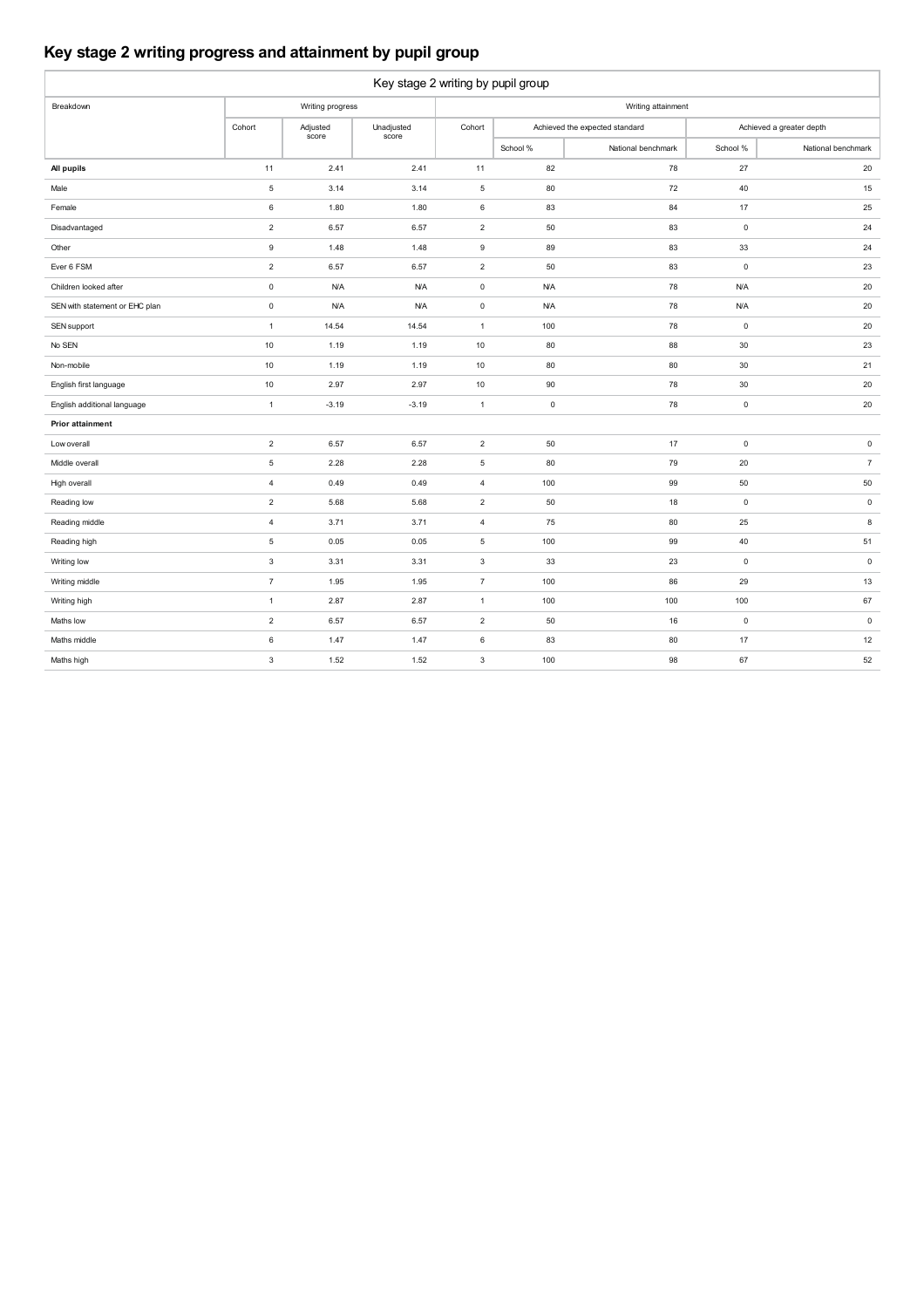### **Pupil key stage 2 progress in writing against key stage 1 prior attainment overall by disadvantaged**



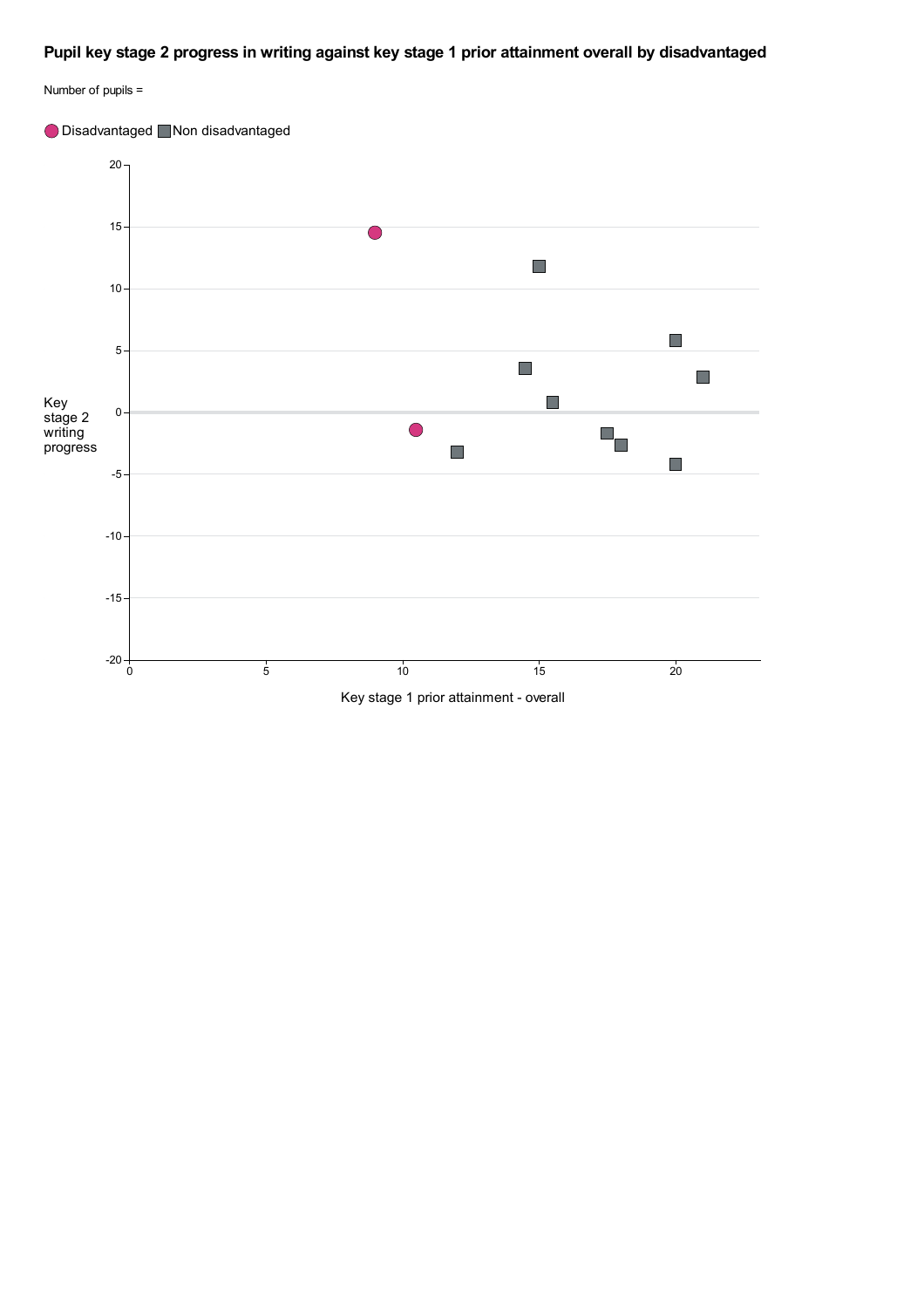### **Pupil key stage 2 writing attainment against key stage 1 prior attainment overall by disadvantaged**



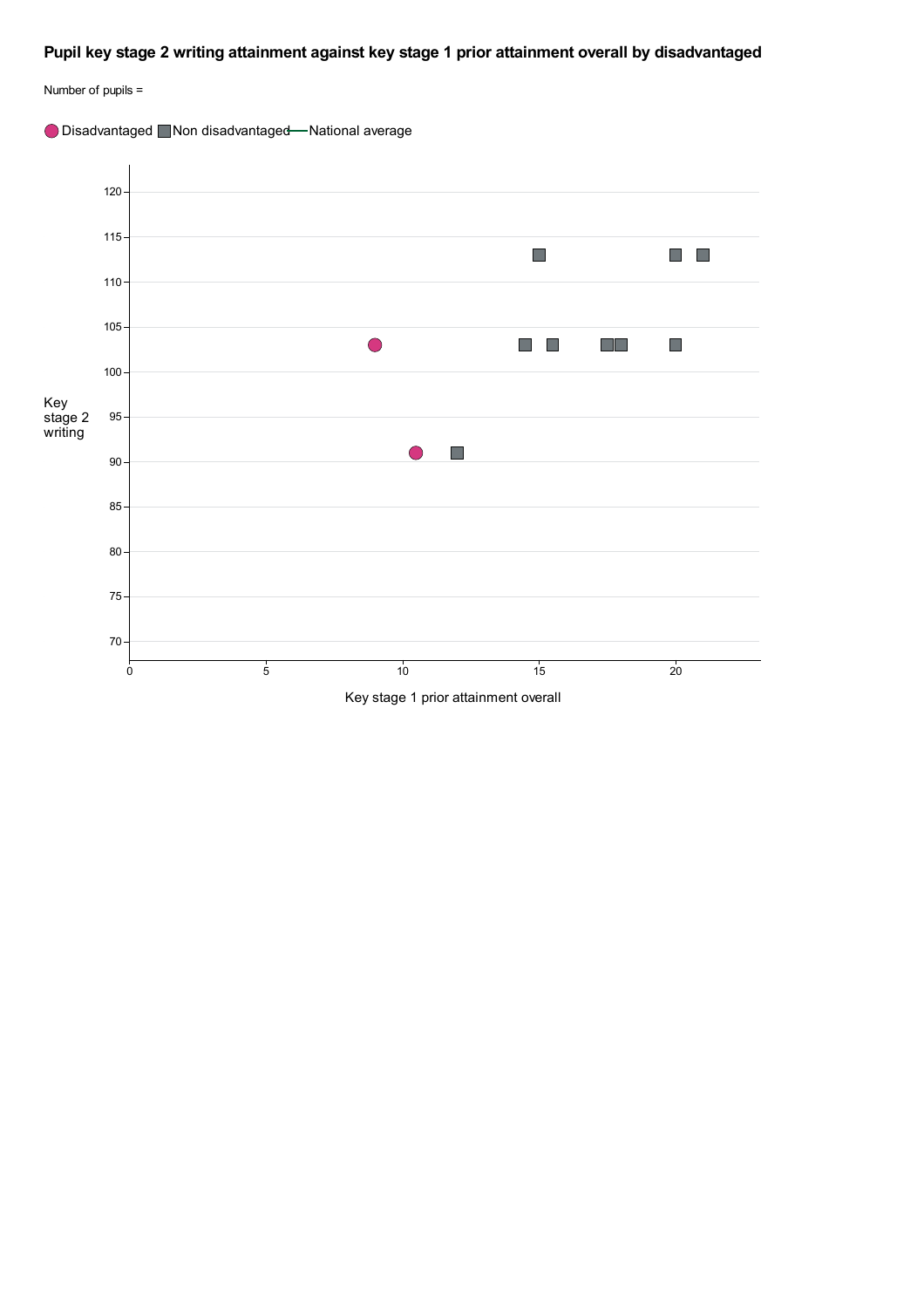### **Key stage 2 maths progress and attainment by pupil group**

| Key stage 2 maths by pupil group |                  |                   |                     |                     |             |                                 |                     |                             |            |                    |  |
|----------------------------------|------------------|-------------------|---------------------|---------------------|-------------|---------------------------------|---------------------|-----------------------------|------------|--------------------|--|
| Breakdown                        |                  | Maths progress    |                     |                     |             |                                 | Maths attainment    |                             |            |                    |  |
|                                  | Cohort           | Adjusted<br>score | Unadjusted<br>score | Cohort              |             | Achieving the expected standard |                     | Achieving a higher standard |            | Average score      |  |
|                                  |                  |                   |                     |                     | School %    | National benchmark              | School %            | National benchmark          | School     | National benchmark |  |
| All pupils                       | 11               | 0.70              | 0.70                | 11                  | 73          | 76                              | 18                  | 24                          | 104.0      | 104.4              |  |
| Male                             | $\sqrt{5}$       | 0.44              | 0.44                | 5                   | 60          | 75                              | 20                  | 25                          | 104.4      | 104.6              |  |
| Female                           | $\boldsymbol{6}$ | 0.92              | 0.92                | $\,6\,$             | 83          | 76                              | 17                  | 22                          | 103.7      | 104.1              |  |
| Disadvantaged                    | $\overline{2}$   | 7.73              | 7.73                | $\overline{2}$      | 50          | 81                              | $\mathsf 0$         | 28                          | 100.5      | 105.4              |  |
| Other                            | $\boldsymbol{9}$ | $-0.86$           | $-0.86$             | $\mathsf g$         | 78          | 81                              | 22                  | 28                          | 104.8      | 105.4              |  |
| Ever 6 FSM                       | $\overline{2}$   | 7.73              | 7.73                | $\overline{2}$      | 50          | 80                              | $\mathsf 0$         | 28                          | 100.5      | 105.4              |  |
| Children looked after            | $\pmb{0}$        | <b>N/A</b>        | <b>N/A</b>          | $\mathsf{O}\xspace$ | <b>N/A</b>  | 76                              | <b>N/A</b>          | 24                          | <b>N/A</b> | 104.4              |  |
| SEN with statement or EHC plan   | $\mathbf 0$      | <b>N/A</b>        | <b>N/A</b>          | $\mathsf{O}\xspace$ | <b>N/A</b>  | 76                              | <b>N/A</b>          | 24                          | <b>N/A</b> | 104.4              |  |
| SEN support                      | $\mathbf{1}$     | 11.33             | 11.33               | $\mathbf{1}$        | 100         | 76                              | $\mathsf 0$         | 24                          | 102.0      | 104.4              |  |
| No SEN                           | 10               | $-0.36$           | $-0.36$             | 10                  | 70          | 84                              | 20                  | 27                          | 104.2      | 105.6              |  |
| Non-mobile                       | 10               | $-0.36$           | $-0.36$             | 10                  | 70          | 77                              | 20                  | 24                          | 104.2      | 104.5              |  |
| English first language           | 10               | 0.93              | 0.93                | 10                  | 80          | 76                              | 20                  | 24                          | 104.8      | 104.4              |  |
| English additional language      | $\mathbf{1}$     | $-1.65$           | $-1.65$             | $\mathbf{1}$        | $\mathsf 0$ | 76                              | $\mathsf 0$         | 24                          | 96.0       | 104.4              |  |
| <b>Prior attainment</b>          |                  |                   |                     |                     |             |                                 |                     |                             |            |                    |  |
| Low overall                      | $\overline{2}$   | 7.73              | 7.73                | $\overline{2}$      | 50          | 19                              | $\mathsf{O}\xspace$ | $\mathbf{1}$                | 100.5      | 93.9               |  |
| Middle overall                   | 5                | $-1.27$           | $-1.27$             | 5                   | 60          | 74                              | $\mathsf{O}\xspace$ | 11                          | 100.8      | 102.7              |  |
| High overall                     | 4                | $-0.36$           | $-0.36$             | $\overline{4}$      | 100         | 98                              | 50                  | 54                          | 109.8      | 109.9              |  |
| Reading low                      | $\overline{2}$   | 4.84              | 4.84                | $\overline{2}$      | 50          | 25                              | $\mathsf 0$         | $\overline{c}$              | 99.0       | 95.2               |  |
| Reading middle                   | $\overline{4}$   | 0.10              | 0.10                | $\overline{4}$      | 50          | 74                              | $\mathsf 0$         | 14                          | 100.5      | 103.1              |  |
| Reading high                     | $\sqrt{5}$       | $-0.47$           | $-0.47$             | 5                   | 100         | 97                              | 40                  | 51                          | 108.8      | 109.5              |  |
| Writing low                      | $\mathsf 3$      | 4.60              | 4.60                | $\mathbf{3}$        | 33          | 30                              | $\mathsf 0$         | $\overline{2}$              | 99.0       | 96.1               |  |
| Writing middle                   | $\overline{7}$   | $-0.61$           | $-0.61$             | $\overline{7}$      | 86          | 80                              | 14                  | 20                          | 105.3      | 104.4              |  |
| Writing high                     | $\mathbf{1}$     | $-1.87$           | $-1.87$             | $\mathbf{1}$        | 100         | 98                              | 100                 | 60                          | 110.0      | 110.7              |  |
| Maths low                        | $\sqrt{2}$       | 7.73              | 7.73                | $\overline{2}$      | 50          | 14                              | $\mathsf 0$         | $\mathbf{1}$                | 100.5      | 92.8               |  |
| Maths middle                     | 6                | $-1.11$           | $-1.11$             | $\,6$               | 67          | 75                              | $\mathsf{O}\xspace$ | 13                          | 101.8      | 103.0              |  |
| Maths high                       | $\mathbf{3}$     | $-0.37$           | $-0.37$             | 3                   | 100         | 99                              | 67                  | 63                          | 110.7      | 111.0              |  |
|                                  |                  |                   |                     |                     |             |                                 |                     |                             |            |                    |  |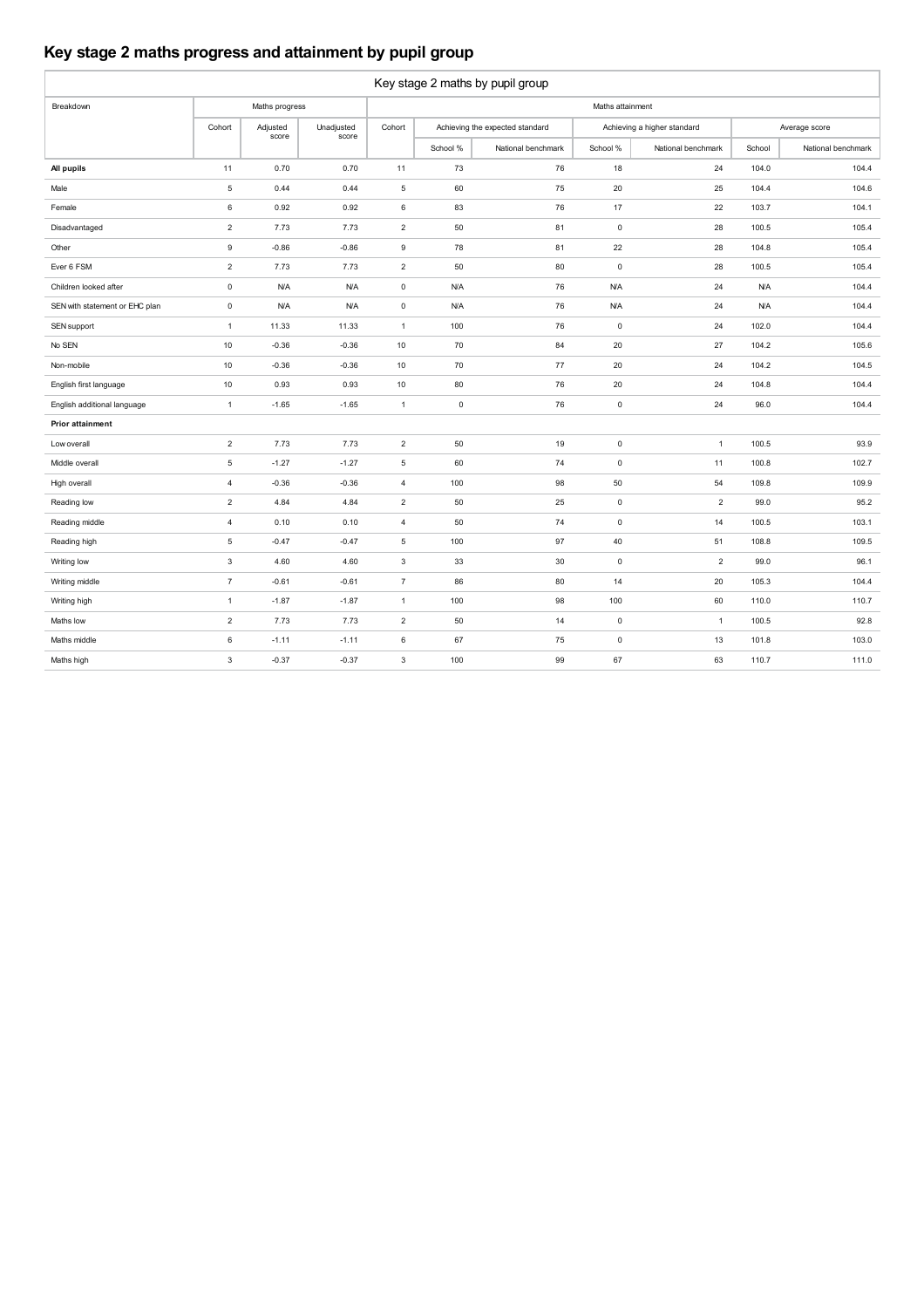### **Pupil key stage 2 progress in maths against key stage 1 prior attainment overall by disadvantaged**



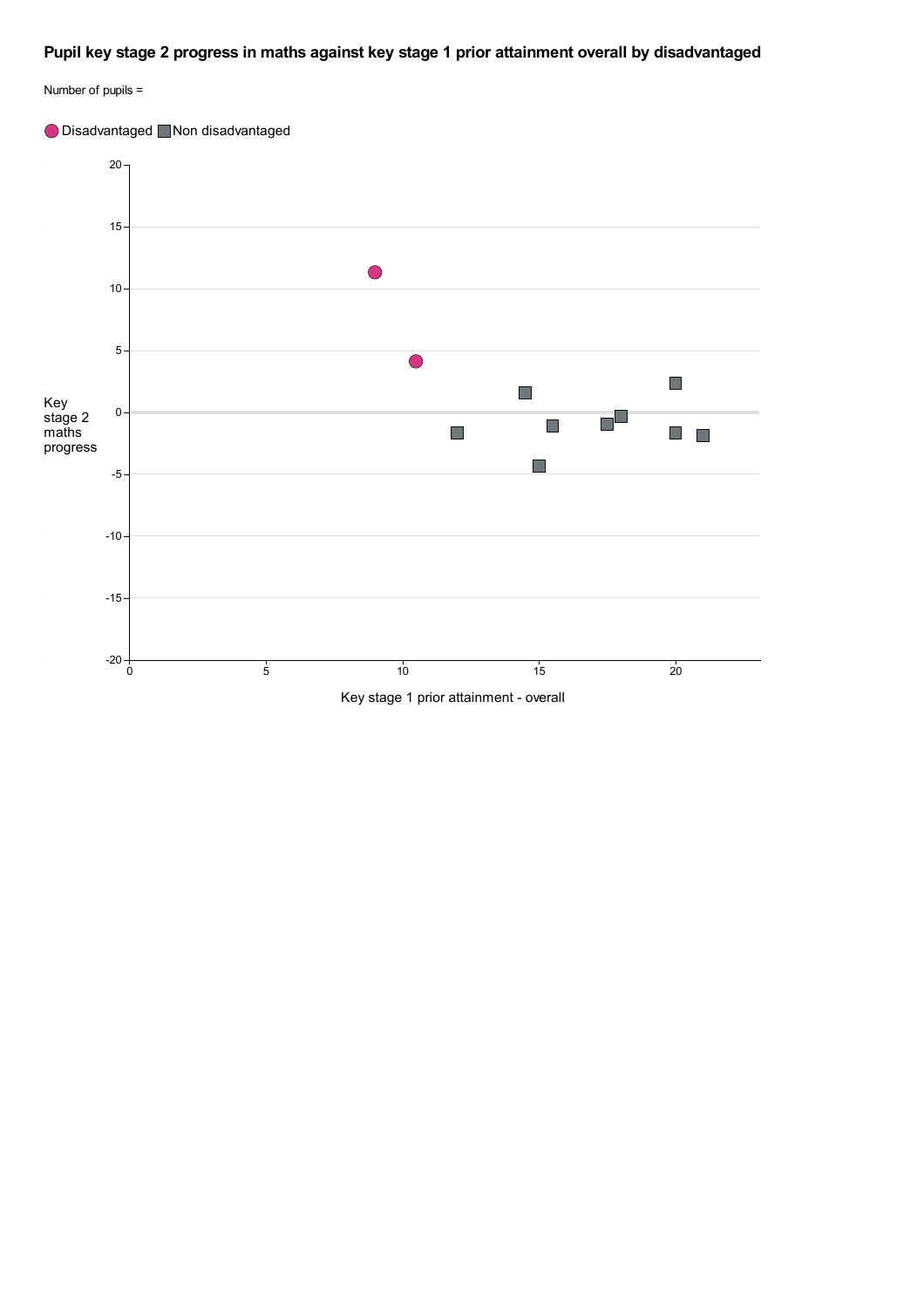### **Pupil key stage 2 maths attainment against key stage 1 prior attainment overall by disadvantaged**





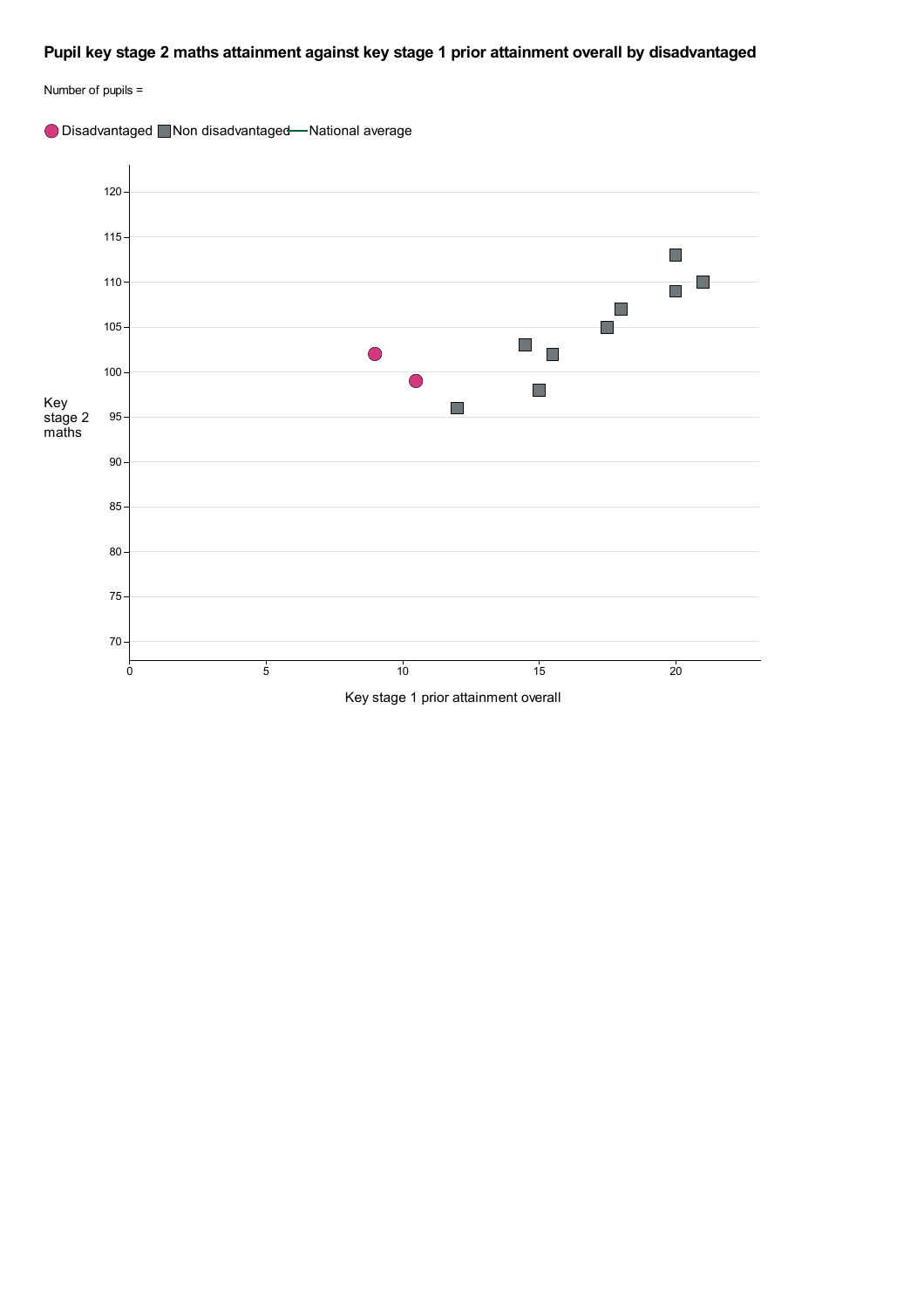# **Key stage 2 three year average**

This is provisional data for 2017/18. Any amendments made to this school's data will be reflected when we re-publish the data in <sup>a</sup> few months. National and local authority benchmarks may also change. Until these changes take effect, you may see differences between data on ASP and Compare school and college performance.

# **Percentage of pupils achieving expected standard in reading, writing and maths, 2016-2018**



# **Percentage of pupils achieving higher standard in reading, writing and maths, 2016- <sup>2018</sup>**

Number of pupils in 2016 = 7 Number of pupils in 2017 = 14 Number of pupils in 2018 = 11 **9.38%** 7.82% 8.01% School Local authority average National average Average % of pupils achieving the higher standard 2016-2018 0% 50% 100%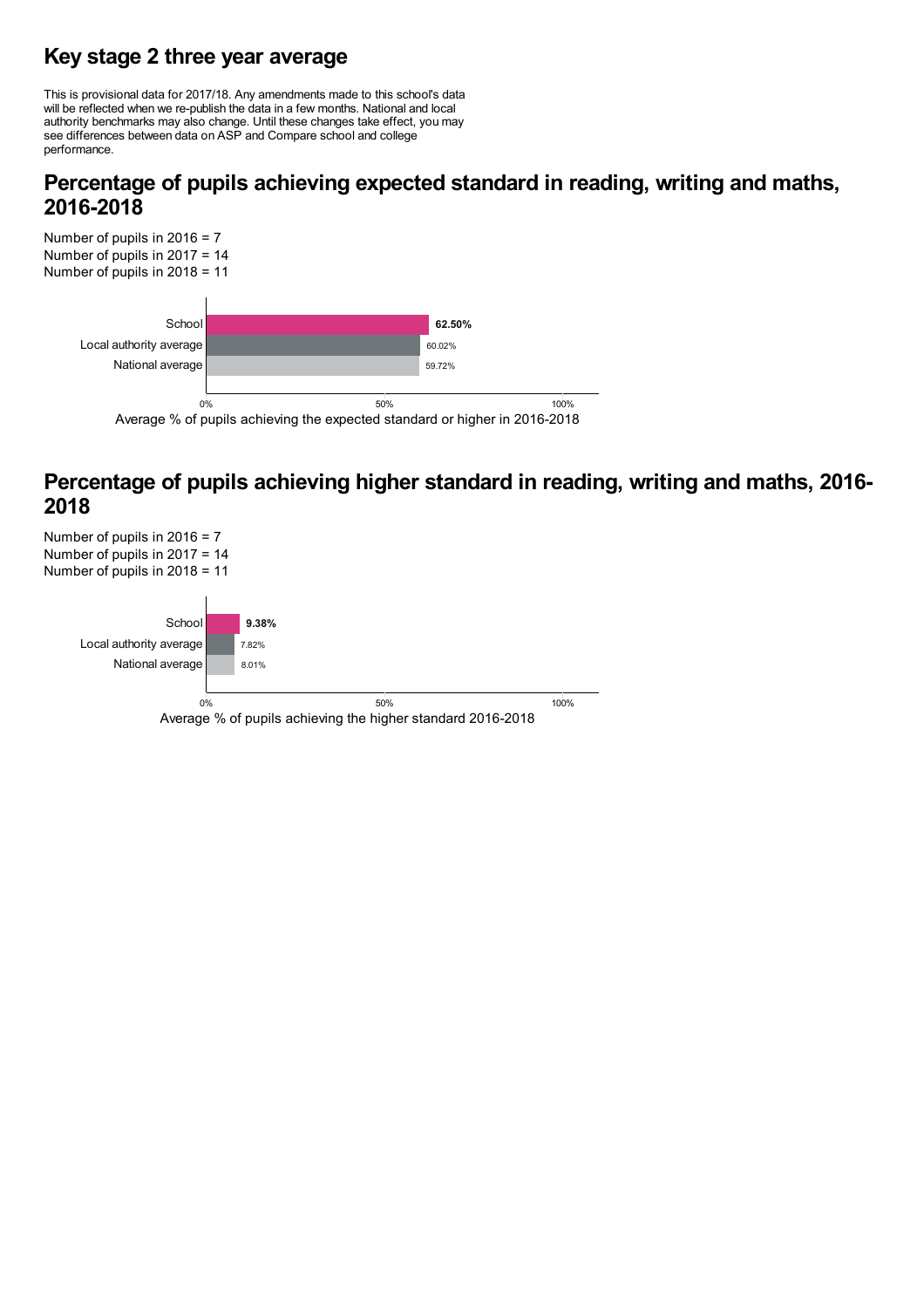### **Average scaled score in:**

### **Reading, 2016-2018**

Number of pupils in 2016 = 7 Number of pupils in 2017 = 14 Number of pupils in 2018 = 11 **Maths, 2016-2018** Number of pupils in 2016 = 7 Number of pupils in 2017 = 14 Number of pupils in 2018 = 11 **104.58** 103.90 103.95 School Local authority average National average Average scaled score in reading for 2016-2018 80 100 120 **104.00** 103.67 103.88 School Local authority average National average Average scaled score in maths for 2016-2018 80 120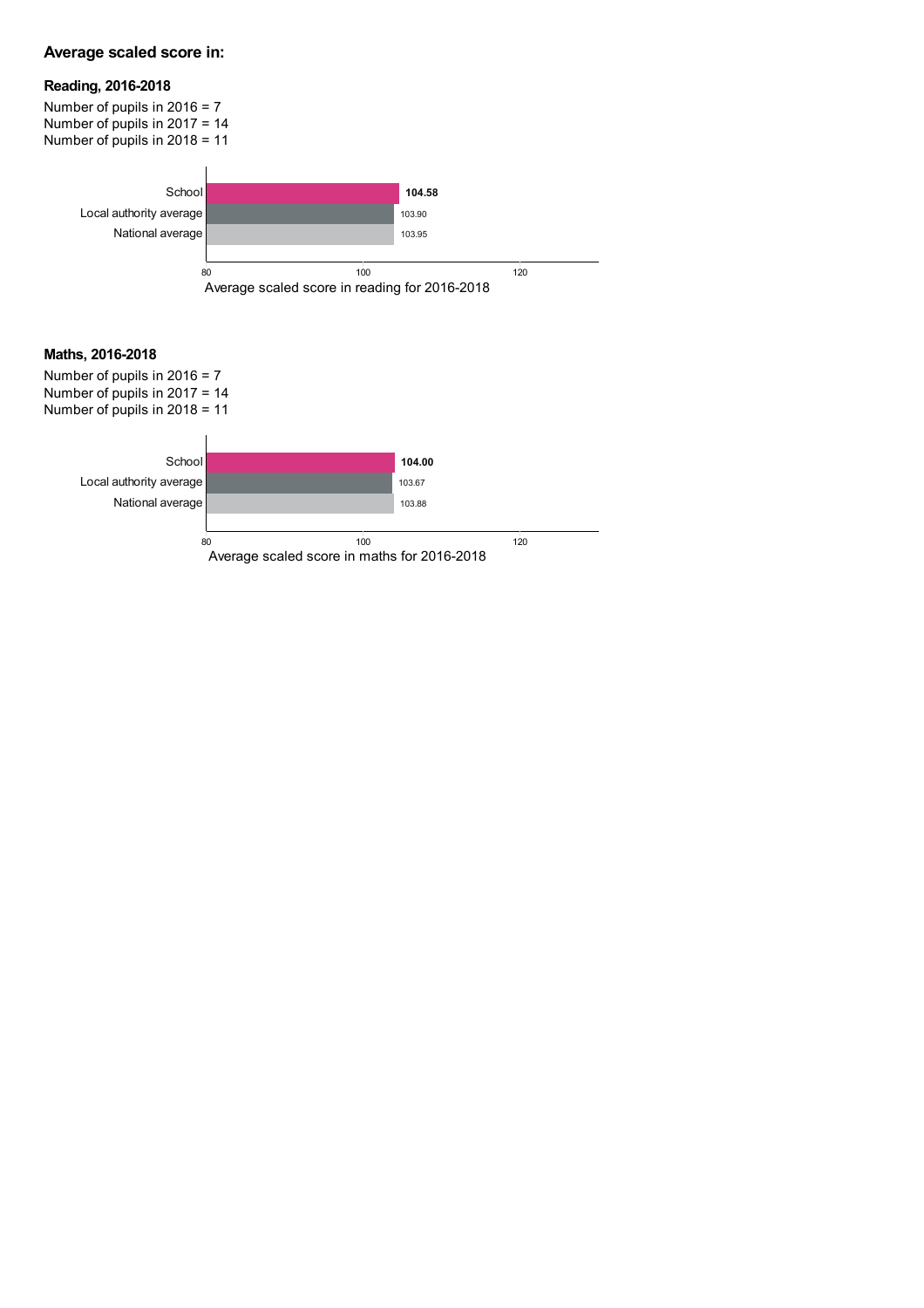# **Key stage 2 time series**

This is provisional data for 2017/18. Any amendments made to this school's data will be reflected when we re-publish the data in a few months. National and local authority benchmarks may also change. Until these changes take effect, you may see differences between data on ASP and Compare school and college performance.

# **Progress in reading**

|                             | 2016          | 2017          | 2018          |
|-----------------------------|---------------|---------------|---------------|
| Number of pupils            | ⇁             | 14            | 11            |
| Pupils with adjusted scores | N/A           | N/A           | $\mathbf 0$   |
| School progress score       | $-2.40$       | $-0.79$       | 0.68          |
| Confidence interval         | $-7.0$ to 2.2 | $-4.1$ to 2.5 | $-2.8$ to 4.2 |
| Progress banding            | Average       | Average       | Average       |
| Local authority average     | $-1.05$       | $-0.52$       | $-0.28$       |
| National average            | 0.00          | 0.00          | 0.03          |
|                             |               |               |               |

# **Progress in writing**

|                             | 2016          | 2017          | 2018          |
|-----------------------------|---------------|---------------|---------------|
| Number of pupils            | 7             | 14            | 11            |
| Pupils with adjusted scores | N/A           | N/A           | 0             |
| School progress score       | $-2.91$       | 1.71          | 2.41          |
| Confidence interval         | $-7.6$ to 1.8 | $-1.5$ to 4.9 | $-1.0$ to 5.8 |
| Progress banding            | Average       | Average       | Average       |
| Local authority average     | $-0.73$       | $-0.39$       | 0.02          |
| National average            | 0.00          | 0.00          | 0.03          |

# **Progress in maths**

| 2016                  | 2017          | 2018          |
|-----------------------|---------------|---------------|
| 7                     | 14            | 11            |
| N/A                   | N/A           | 0             |
| $-4.68$               | $-0.64$       | 0.70          |
| $-8.7$ to $-0.7$      | $-3.5$ to 2.3 | $-2.5$ to 3.9 |
| Well below<br>average | Average       | Average       |
| $-1.12$               | $-0.78$       | $-0.18$       |
| 0.00                  | 0.00          | 0.03          |
|                       |               |               |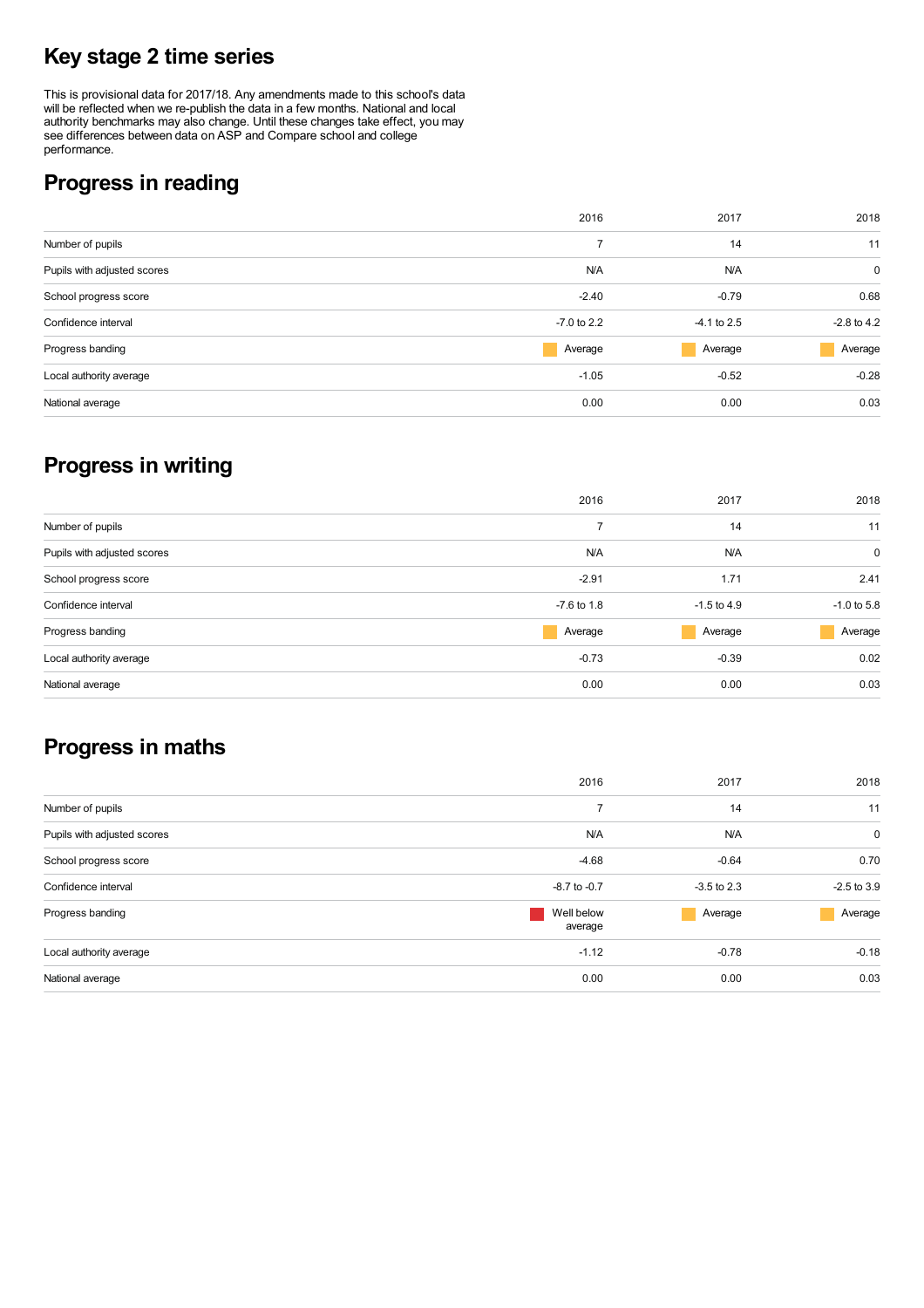# **Reading, writing and maths combined**

# **Percentage of pupils achieving the expected standard or higher**



# **Percentage of pupils achieving the higher standard**

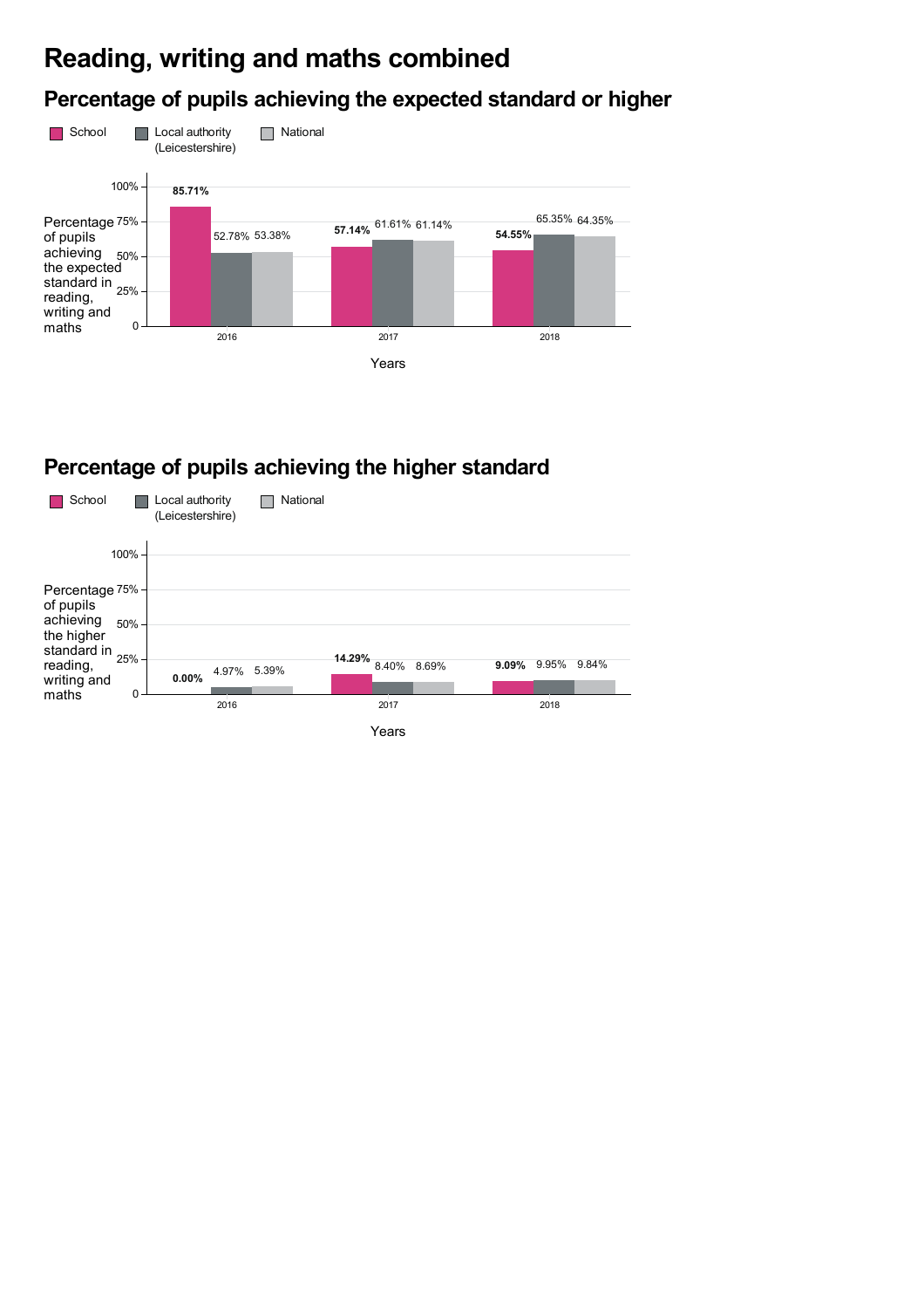# **Average scaled scores in:**



# **Maths**

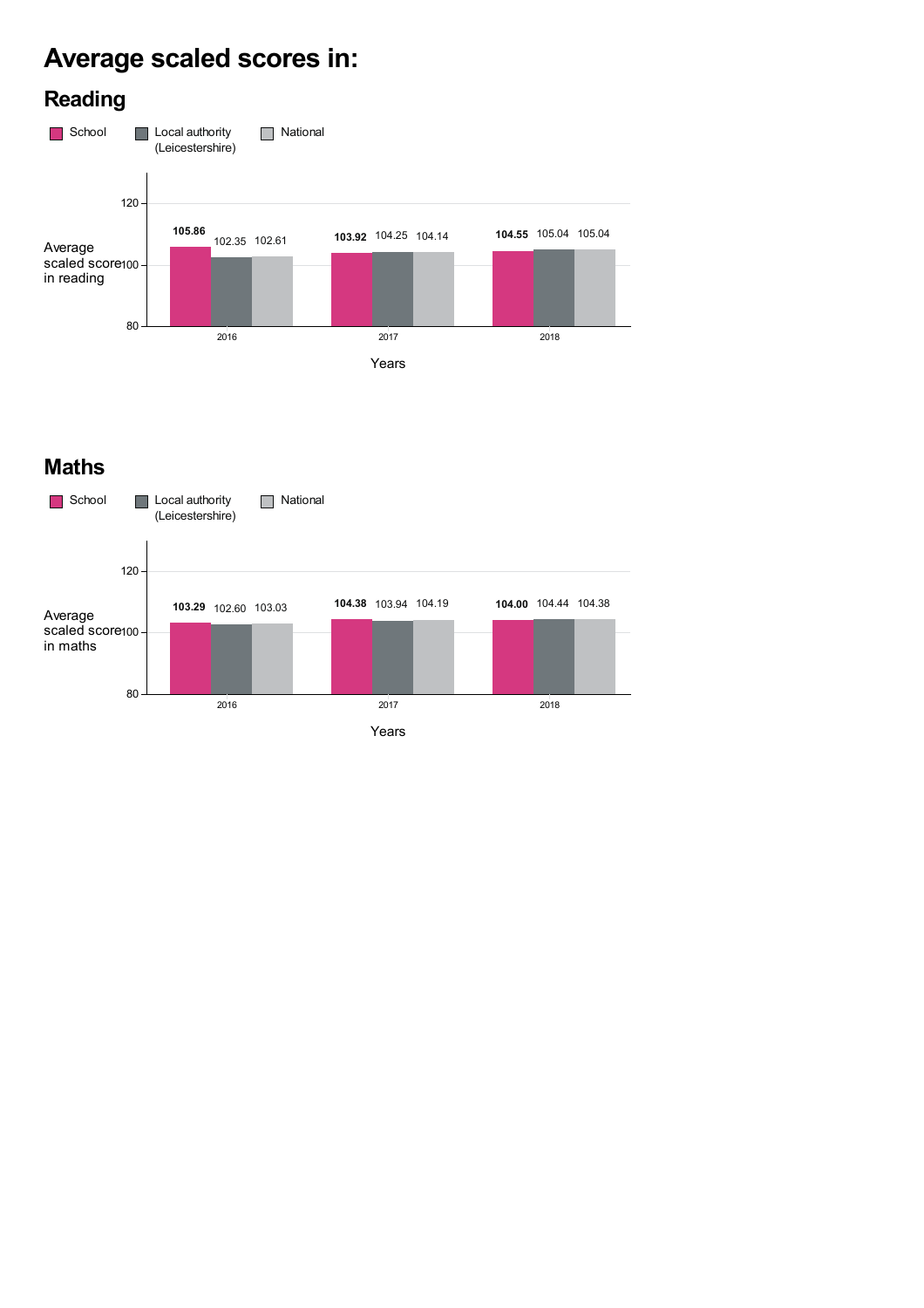## **Key stage 2 English grammar, punctuation and spelling attainment by pupil group**

| Key stage 2 English grammar, punctuation and spelling by pupil group |                |                   |         |                                                     |                |            |               |            |                       |            |         |            |         |               |         |             |                           |
|----------------------------------------------------------------------|----------------|-------------------|---------|-----------------------------------------------------|----------------|------------|---------------|------------|-----------------------|------------|---------|------------|---------|---------------|---------|-------------|---------------------------|
| Breakdown                                                            |                |                   |         | English grammar punctuation and spelling attainment |                |            |               |            | Average spelling mark |            |         |            |         | Spelling mark |         |             |                           |
|                                                                      | Cohort         | Scaled score 100+ |         | High scaled score                                   |                |            | Average score |            |                       |            | $5+$    |            | $10+$   |               | $15+$   |             | $20+$                     |
|                                                                      |                | Sch %             | Nat ben | Sch %                                               | Nat ben        | Sch        | Nat ben       | Sch        | Nat ben               | Sch %      | Nat ben | Sch %      | Nat ben | Sch %         | Nat ben | Sch %       | Nat ben                   |
| All pupils                                                           | 11             | 82                | 78      | 9                                                   | 34             | 104.0      | 106.2         | 14.5       | 12.9                  | 100        | 89      | 91         | 75      | 45            | 44      | 9           | $\ensuremath{\mathsf{3}}$ |
| Male                                                                 | 5              | 80                | 73      | $\mathbf 0$                                         | 30             | 104.0      | 105.2         | 15.2       | 12.5                  | 100        | 87      | 100        | 71      | 40            | 41      | 20          | 3                         |
| Female                                                               | 6              | 83                | 82      | 17                                                  | 39             | 104.0      | 107.2         | 14.0       | 13.3                  | 100        | 92      | 83         | 79      | 50            | 47      | $\mathsf 0$ | $\ensuremath{\mathsf{3}}$ |
| Disadvantaged                                                        | $\overline{2}$ | 50                | 82      | $\mathsf 0$                                         | 39             | 101.5      | 107.2         | 13.0       | 13.4                  | 100        | 92      | 100        | 79      | $\mathbf 0$   | 48      | $\pmb{0}$   | 3                         |
| Other                                                                | 9              | 89                | 82      | 11                                                  | 39             | 104.6      | 107.2         | 14.9       | 13.4                  | 100        | 92      | 89         | 79      | 56            | 48      | 11          | 3                         |
| Ever 6 FSM                                                           | $\overline{2}$ | 50                | 82      | $\mathsf 0$                                         | 39             | 101.5      | 107.2         | 13.0       | 13.4                  | 100        | 92      | 100        | 79      | 0             | 48      | $\mathbf 0$ | $\ensuremath{\mathsf{3}}$ |
| Children looked after                                                | $\mathbf 0$    | <b>N/A</b>        | 78      | <b>N/A</b>                                          | 34             | <b>N/A</b> | 106.2         | <b>N/A</b> | 12.9                  | <b>N/A</b> | 89      | <b>N/A</b> | 75      | <b>N/A</b>    | 44      | <b>N/A</b>  | 3                         |
| SEN with statement or EHC plan                                       | $\mathbf 0$    | <b>N/A</b>        | 78      | <b>N/A</b>                                          | 34             | <b>N/A</b> | 106.2         | <b>N/A</b> | 12.9                  | <b>N/A</b> | 89      | N/A        | 75      | <b>N/A</b>    | 44      | <b>N/A</b>  | $\ensuremath{\mathsf{3}}$ |
| SEN support                                                          | $\mathbf{1}$   | 100               | 78      | $\mathsf 0$                                         | 34             | 105.0      | 106.2         | 14.0       | 12.9                  | 100        | 89      | 100        | 75      | $\mathbf 0$   | 44      | $\mathsf 0$ | $\mathbf{3}$              |
| No SEN                                                               | 10             | 80                | 87      | 10                                                  | 40             | 103.9      | 107.7         | 14.6       | 13.8                  | 100        | 96      | 90         | 84      | 50            | 50      | 10          | 3                         |
| Non-mobile                                                           | 10             | 80                | 79      | 10                                                  | 35             | 103.9      | 106.3         | 14.6       | 13.0                  | 100        | 90      | 90         | 76      | 50            | 45      | 10          | 3                         |
| English first language                                               | 10             | 90                | 78      | 10                                                  | 34             | 104.9      | 106.2         | 15.2       | 12.9                  | 100        | 89      | 100        | 75      | 50            | 44      | 10          | 3                         |
| English additional language                                          | $\mathbf{1}$   | $\mathbf 0$       | 78      | $\mathsf 0$                                         | 34             | 95.0       | 106.2         | 8.0        | 12.9                  | 100        | 89      | 0          | 75      | 0             | 44      | $\mathbf 0$ | $\mathbf{3}$              |
| <b>Prior attainment</b>                                              |                |                   |         |                                                     |                |            |               |            |                       |            |         |            |         |               |         |             |                           |
| Low overall                                                          | $\overline{2}$ | 50                | 18      | $\mathbf 0$                                         | $\overline{2}$ | 101.5      | 94.3          | 13.0       | 6.3                   | 100        | 44      | 100        | 22      | $\mathbf 0$   | 5       | $\mathsf 0$ | $\mathbf 0$               |
| Middle overall                                                       | 5              | 80                | 78      | $\mathsf 0$                                         | 21             | 101.0      | 104.4         | 13.0       | 12.1                  | 100        | 93      | 80         | 74      | 40            | 33      | $\pmb{0}$   | $\mathbf{1}$              |
| High overall                                                         | $\overline{4}$ | 100               | 99      | 25                                                  | 70             | 109.0      | 112.5         | 17.3       | 16.2                  | 100        | 100     | 100        | 97      | 75            | 76      | 25          | $\overline{7}$            |
| Reading low                                                          | $\overline{2}$ | 50                | 18      | $\mathsf 0$                                         | 2              | 100.0      | 94.3          | 11.0       | 5.7                   | 100        | 41      | 50         | 18      | 0             | 4       | $\mathsf 0$ | $\mathsf 0$               |
| Reading middle                                                       | $\overline{4}$ | 75                | 78      | $\mathbf 0$                                         | 22             | 101.0      | 104.5         | 14.3       | 12.2                  | 100        | 93      | 100        | 75      | 50            | 34      | $\mathbf 0$ | $\mathbf{1}$              |
| Reading high                                                         | 5              | 100               | 99      | 20                                                  | 72             | 108.0      | 112.7         | 16.2       | 16.4                  | 100        | 100     | 100        | 98      | 60            | 79      | 20          | 8                         |
| Writing low                                                          | 3              | 33                | 25      | $\mathbf 0$                                         | $\overline{2}$ | 99.3       | 95.7          | 11.3       | 6.7                   | 100        | 51      | 67         | 25      | 0             | 6       | $\mathsf 0$ | $\mathsf{O}\xspace$       |
| Writing middle                                                       | $\overline{7}$ | 100               | 84      | $\mathbf 0$                                         | 30             | 105.0      | 106.1         | 15.4       | 13.1                  | 100        | 95      | 100        | 81      | 57            | 42      | 14          | $\overline{2}$            |
| Writing high                                                         | $\mathbf{1}$   | 100               | 100     | 100                                                 | 83             | 111.0      | 114.3         | 18.0       | 17.0                  | 100        | 100     | 100        | 99      | 100           | 87      | $\mathsf 0$ | 11                        |
| Maths low                                                            | $\overline{2}$ | 50                | 17      | $\mathsf 0$                                         | $\overline{2}$ | 101.5      | 94.3          | 13.0       | 6.7                   | 100        | 44      | 100        | 23      | 0             | 6       | $\mathsf 0$ | $\mathsf 0$               |
| Maths middle                                                         | 6              | 83                | 78      | $\mathbf 0$                                         | 25             | 102.3      | 104.9         | 13.7       | 12.4                  | 100        | 92      | 83         | 75      | 50            | 38      | $\mathbf 0$ | $\mathbf{1}$              |
| Maths high                                                           | $\mathbf 3$    | 100               | 98      | 33                                                  | 72             | 109.0      | 112.8         | 17.3       | 16.1                  | 100        | 99      | 100        | 96      | 67            | 76      | 33          | 8                         |
|                                                                      |                |                   |         |                                                     |                |            |               |            |                       |            |         |            |         |               |         |             |                           |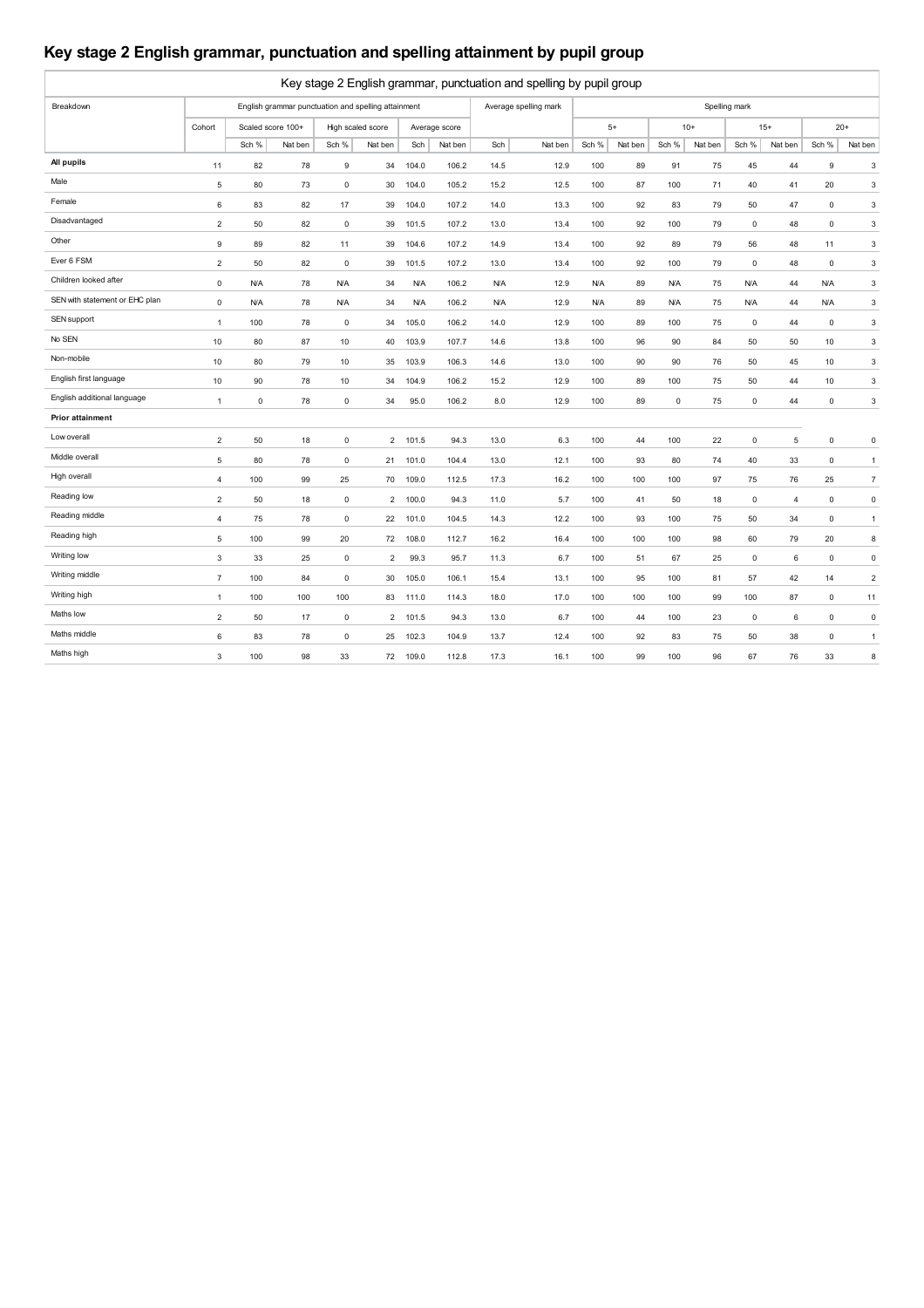### **Key stage 2 science attainment by pupil group**

| Key stage 2 science by pupil group |                           |          |                                           |  |  |  |  |  |  |  |  |
|------------------------------------|---------------------------|----------|-------------------------------------------|--|--|--|--|--|--|--|--|
| Breakdown                          | Cohort                    |          | At least the expected standard in science |  |  |  |  |  |  |  |  |
|                                    |                           | School % | National benchmark                        |  |  |  |  |  |  |  |  |
| All pupils                         | 11                        | 100      | 82                                        |  |  |  |  |  |  |  |  |
| Male                               | $\sqrt{5}$                | 100      | 80                                        |  |  |  |  |  |  |  |  |
| Female                             | $\,6\,$                   | 100      | 85                                        |  |  |  |  |  |  |  |  |
| Disadvantaged                      | $\overline{2}$            | 100      | 87                                        |  |  |  |  |  |  |  |  |
| Other                              | $\boldsymbol{9}$          | 100      | 87                                        |  |  |  |  |  |  |  |  |
| Ever 6 FSM                         | $\overline{2}$            | 100      | 87                                        |  |  |  |  |  |  |  |  |
| Children looked after              | $\pmb{0}$                 | N/A      | 83                                        |  |  |  |  |  |  |  |  |
| SEN with statement or EHC plan     | $\pmb{0}$                 | N/A      | 82                                        |  |  |  |  |  |  |  |  |
| SEN support                        | $\mathbf{1}$              | 100      | 82                                        |  |  |  |  |  |  |  |  |
| No SEN                             | 10                        | 100      | 91                                        |  |  |  |  |  |  |  |  |
| Non-mobile                         | 10                        | 100      | 84                                        |  |  |  |  |  |  |  |  |
| English first language             | $10$                      | 100      | 82                                        |  |  |  |  |  |  |  |  |
| English additional language        | $\mathbf{1}$              | 100      | 82                                        |  |  |  |  |  |  |  |  |
| <b>Prior attainment</b>            |                           |          |                                           |  |  |  |  |  |  |  |  |
| Low overall                        | $\overline{2}$            | 100      | 23                                        |  |  |  |  |  |  |  |  |
| Middle overall                     | $\sqrt{5}$                | 100      | 85                                        |  |  |  |  |  |  |  |  |
| High overall                       | $\sqrt{4}$                | 100      | 99                                        |  |  |  |  |  |  |  |  |
| Reading low                        | $\overline{2}$            | 100      | 27                                        |  |  |  |  |  |  |  |  |
| Reading middle                     | $\overline{4}$            | 100      | 85                                        |  |  |  |  |  |  |  |  |
| Reading high                       | $\,$ 5 $\,$               | 100      | 99                                        |  |  |  |  |  |  |  |  |
| Writing low                        | $\ensuremath{\mathsf{3}}$ | 100      | 34                                        |  |  |  |  |  |  |  |  |
| Writing middle                     | $\overline{7}$            | 100      | 89                                        |  |  |  |  |  |  |  |  |
| Writing high                       | $\mathbf{1}$              | 100      | 100                                       |  |  |  |  |  |  |  |  |
| Maths low                          | $\sqrt{2}$                | 100      | 20                                        |  |  |  |  |  |  |  |  |
| Maths middle                       | $\,6$                     | 100      | 85                                        |  |  |  |  |  |  |  |  |
| Maths high                         | $\ensuremath{\mathsf{3}}$ | 100      | 99                                        |  |  |  |  |  |  |  |  |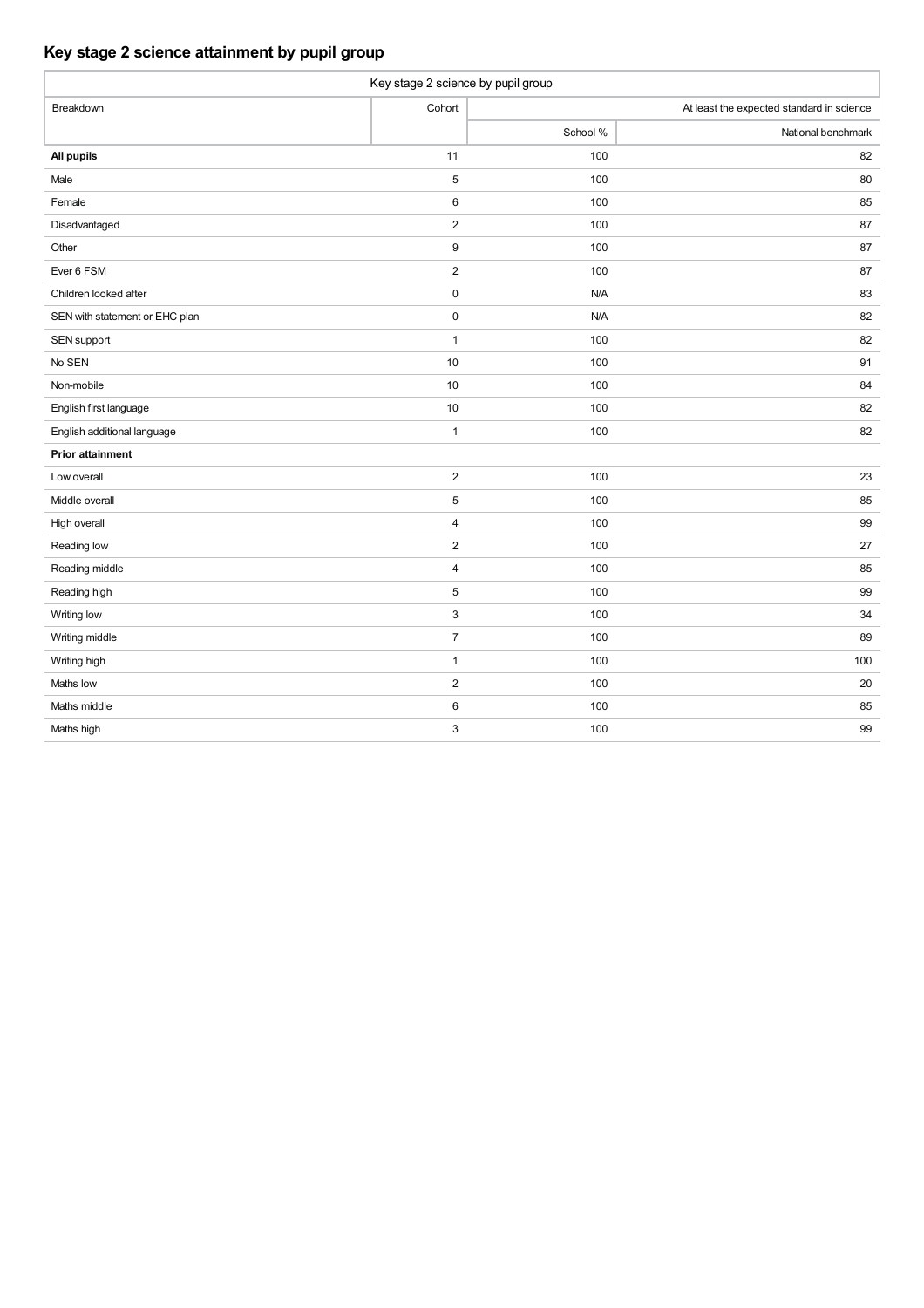# **Key stage 1**

This is provisional data for 2017/18. CLA data is not currently available, therefore we are not currently publishing breakdowns of data such as disadvantaged which appeared previously. This information will be included in a later release.

### **Percentage achieving at least the expected standard in reading**



Percentage achieving at least the expected standard in reading

### **Percentage achieving greater depth in reading**

Number of pupils = 16



Percentage achieving greater depth in reading

### **Percentage achieving at least the expected standard in writing**



### **Percentage achieving greater depth in writing**

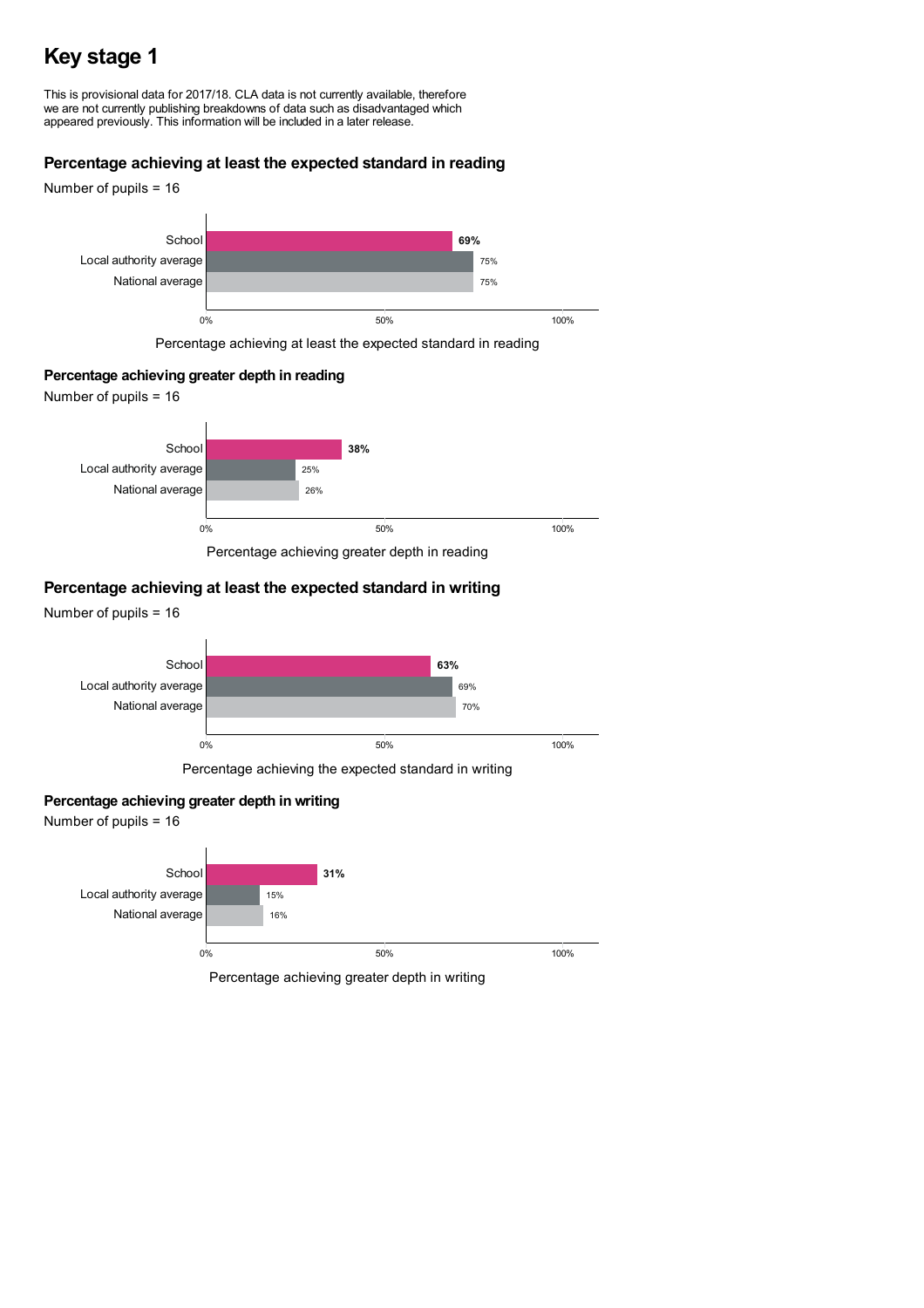### **Percentage achieving at least the expected standard in maths**

Number of pupils = 16



Percentage achieving at least the expected standard in maths

### **Percentage achieving greater depth in maths**

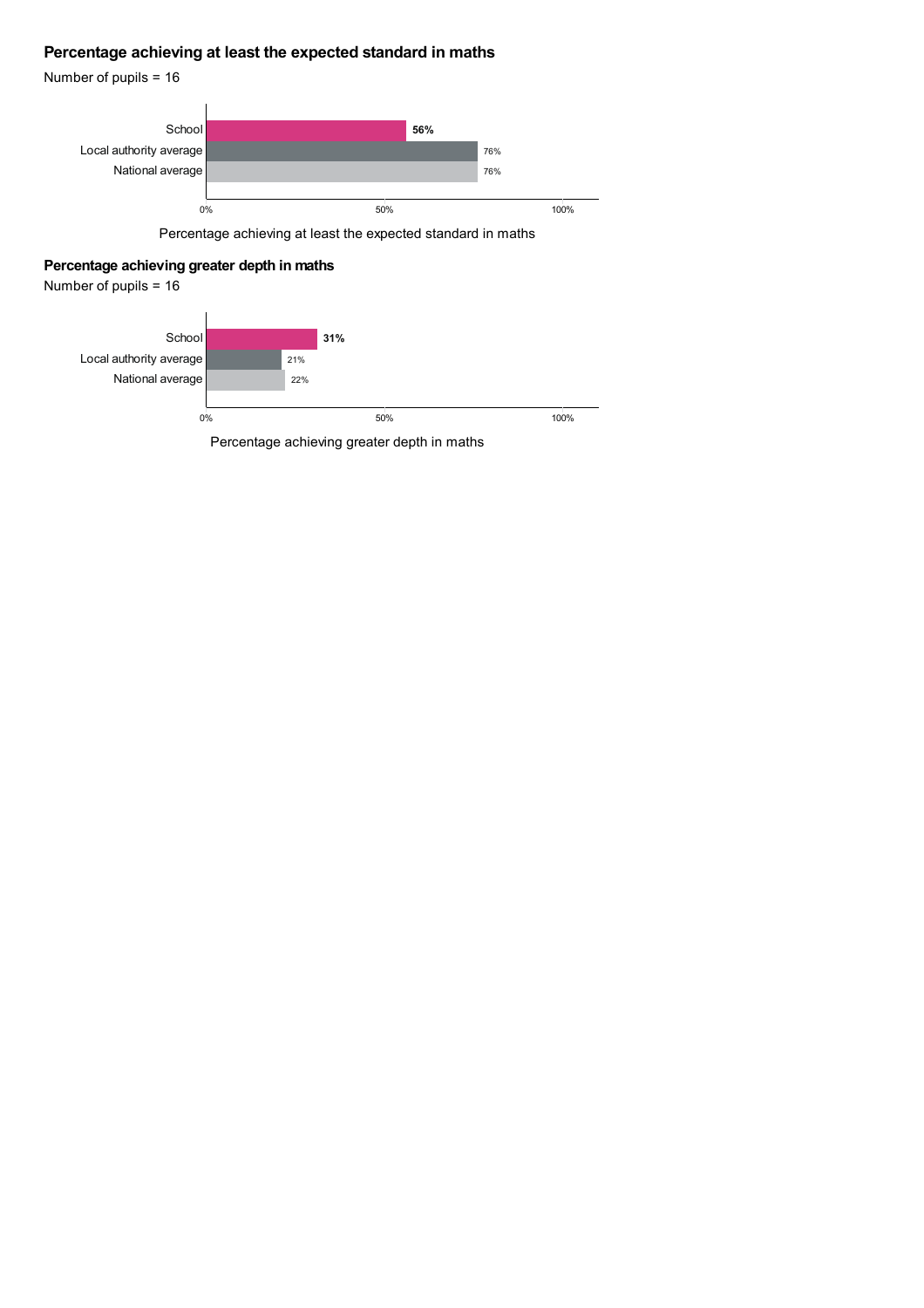### **Key stage 1 reading attainment by pupil group**

| Key stage 1 reading attainment by pupil group |                |                                |                                       |            |                        |                |                       |             |                                    |             |                 |  |
|-----------------------------------------------|----------------|--------------------------------|---------------------------------------|------------|------------------------|----------------|-----------------------|-------------|------------------------------------|-------------|-----------------|--|
| Breakdown                                     | Cohort         |                                | At least expected standard in reading |            |                        |                |                       |             | Below expected standard in reading |             |                 |  |
|                                               |                | Achieved the expected standard |                                       |            | Achieved greater depth |                | Below pre-key stage 1 |             | Foundations                        |             | Working towards |  |
|                                               |                | Sch %                          | Nat ben                               | Sch %      | Nat ben                | Sch %          | Nat ben               | Sch %       | Nat ben                            | Sch %       | Nat ben         |  |
| All pupils                                    | 16             | 69                             | 75                                    | 38         | 26                     | 6              | $\overline{2}$        | $\mathbf 0$ | 5                                  | 25          | 17              |  |
| Male                                          | 8              | 88                             | 71                                    | 50         | 22                     | 0              | 3                     | $\mathbf 0$ | 6                                  | 13          | 19              |  |
| Female                                        | 8              | 50                             | 80                                    | 25         | 29                     | 13             |                       | $\mathbf 0$ | 3                                  | 38          | 15              |  |
| SEN with statement or EHC plan                | $\mathbf 0$    | <b>N/A</b>                     | 75                                    | <b>N/A</b> | 26                     | <b>N/A</b>     | $\overline{2}$        | <b>N/A</b>  | 5                                  | <b>N/A</b>  | 17              |  |
| SEN support                                   | 0              | <b>N/A</b>                     | 75                                    | <b>N/A</b> | 26                     | <b>N/A</b>     | $\overline{2}$        | <b>N/A</b>  | 5                                  | <b>N/A</b>  | 17              |  |
| No SEN                                        | 16             | 69                             | 83                                    | 38         | 29                     | 6              | $\mathbf 0$           | $\mathbf 0$ | $\overline{2}$                     | 25          | 14              |  |
| English first language                        | 14             | 64                             | 75                                    | 36         | 26                     | $\overline{7}$ | 2                     | $\mathbf 0$ | 5                                  | 29          | 17              |  |
| English additional language                   | $\overline{2}$ | 100                            | 75                                    | 50         | 26                     | $\mathbf 0$    | $\overline{2}$        | $\mathbf 0$ | 5                                  | $\mathbf 0$ | 17              |  |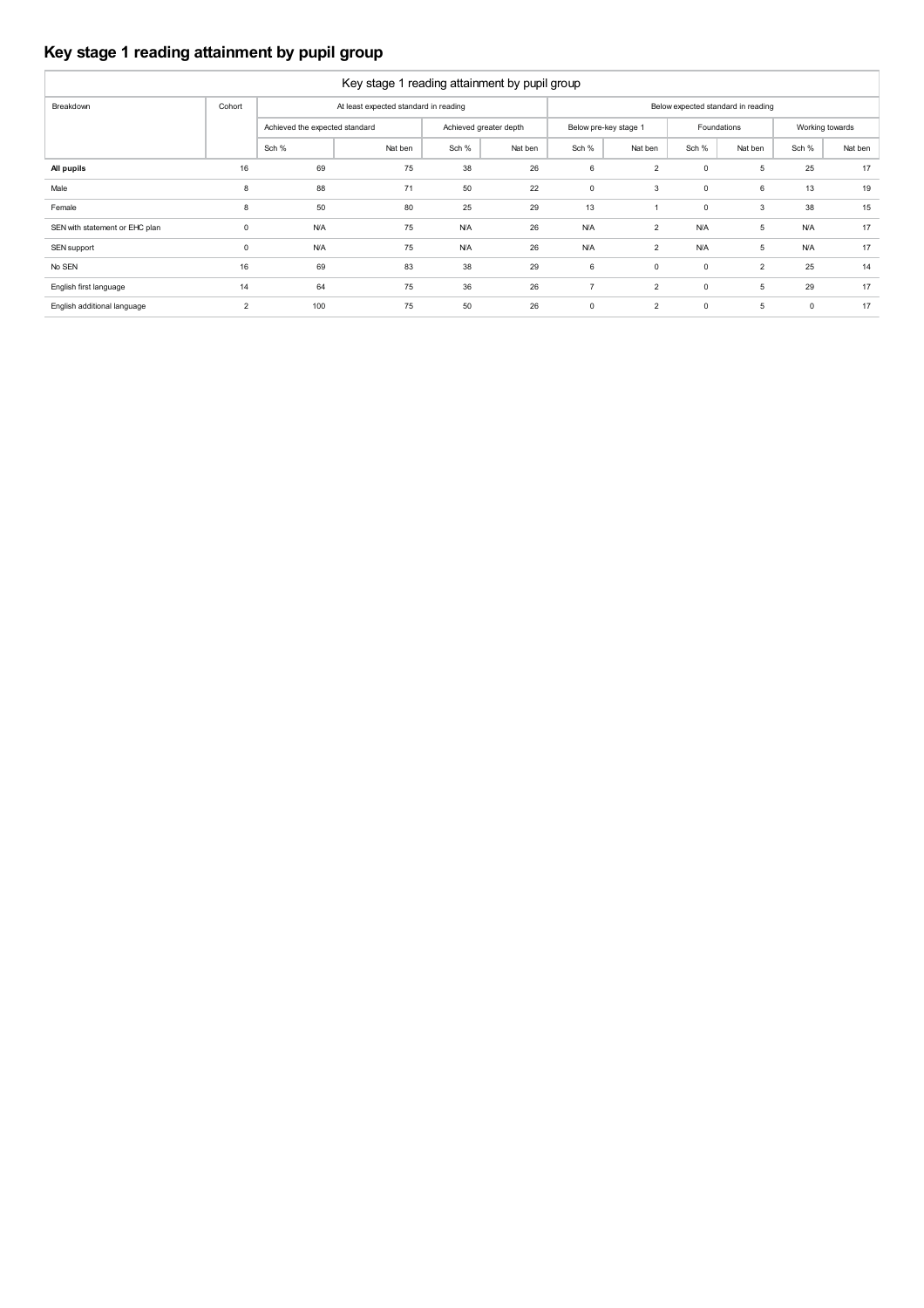### **Key stage 1 writing attainment by pupil group**

| Key stage 1 writing attainment by pupil group |                |                                |                                       |            |                        |                       |                |             |                                    |                 |         |  |  |
|-----------------------------------------------|----------------|--------------------------------|---------------------------------------|------------|------------------------|-----------------------|----------------|-------------|------------------------------------|-----------------|---------|--|--|
| Breakdown                                     | Cohort         |                                | At least expected standard in writing |            |                        |                       |                |             | Below expected standard in writing |                 |         |  |  |
|                                               |                | Achieved the expected standard |                                       |            | Achieved greater depth | Below pre-key stage 1 |                | Foundations |                                    | Working towards |         |  |  |
|                                               |                | Sch %                          | Nat ben                               | Sch %      | Nat ben                | Sch %                 | Nat ben        | Sch %       | Nat ben                            | Sch %           | Nat ben |  |  |
| All pupils                                    | 16             | 63                             | 70                                    | 31         | 16                     | 6                     | $\overline{2}$ | $\mathbf 0$ | 5                                  | 31              | 22      |  |  |
| Male                                          | 8              | 75                             | 63                                    | 50         | 12                     | $\mathbf 0$           | 3              | $\mathbf 0$ | $\overline{7}$                     | 25              | 26      |  |  |
| Female                                        | 8              | 50                             | 77                                    | 13         | 20                     | 13                    |                | $\mathbf 0$ | 3                                  | 38              | 18      |  |  |
| SEN with statement or EHC plan                | $\mathbf 0$    | <b>N/A</b>                     | 70                                    | <b>N/A</b> | 16                     | <b>N/A</b>            | $\overline{2}$ | <b>N/A</b>  | 5                                  | <b>N/A</b>      | 22      |  |  |
| SEN support                                   | $\mathbf 0$    | <b>N/A</b>                     | 70                                    | <b>N/A</b> | 16                     | <b>N/A</b>            | $\overline{2}$ | <b>N/A</b>  | 5                                  | <b>N/A</b>      | 22      |  |  |
| No SEN                                        | 16             | 63                             | 78                                    | 31         | 18                     | 6                     | $\mathbf 0$    | $\mathbf 0$ | $\overline{2}$                     | 31              | 19      |  |  |
| English first language                        | 14             | 57                             | 70                                    | 29         | 16                     | $\overline{7}$        | $\overline{2}$ | $\mathbf 0$ | 5                                  | 36              | 22      |  |  |
| English additional language                   | $\overline{2}$ | 100                            | 70                                    | 50         | 16                     | $\mathbf 0$           | $\overline{2}$ | $\mathbf 0$ | 5                                  | $\mathbf 0$     | 22      |  |  |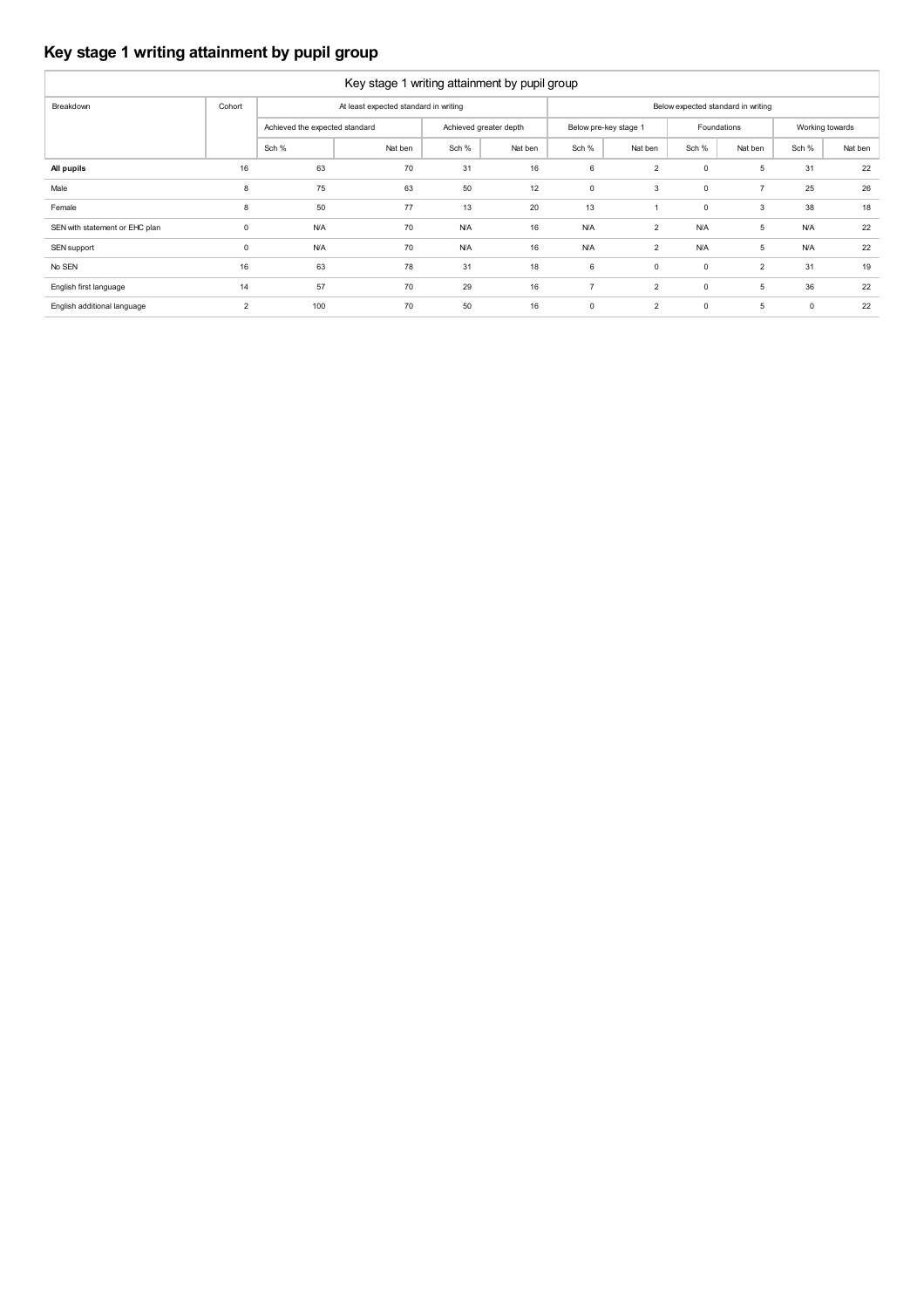### **Key stage 1 maths attainment by pupil group**

| Key stage 1 maths attainment by pupil group |                |                                |                                     |            |                        |                |                       |             |                                  |            |                 |  |  |
|---------------------------------------------|----------------|--------------------------------|-------------------------------------|------------|------------------------|----------------|-----------------------|-------------|----------------------------------|------------|-----------------|--|--|
| Breakdown                                   | Cohort         |                                | At least expected standard in maths |            |                        |                |                       |             | Below expected standard in maths |            |                 |  |  |
|                                             |                | Achieved the expected standard |                                     |            | Achieved greater depth |                | Below pre-key stage 1 |             | Foundations                      |            | Working towards |  |  |
|                                             |                | Sch %                          | Nat ben                             | Sch %      | Nat ben                | Sch %          | Nat ben               | Sch %       | Nat ben                          | Sch %      | Nat ben         |  |  |
| All pupils                                  | 16             | 56                             | 76                                  | 31         | 22                     | 6              | $\overline{2}$        | $\mathbf 0$ | $\overline{4}$                   | 38         | 18              |  |  |
| Male                                        | 8              | 75                             | 75                                  | 38         | 24                     | $\mathbf 0$    | 3                     | $\mathbf 0$ | 5                                | 25         | 17              |  |  |
| Female                                      | 8              | 38                             | 77                                  | 25         | 20                     | 13             |                       | $\mathbf 0$ | 3                                | 50         | 18              |  |  |
| SEN with statement or EHC plan              | $\mathbf 0$    | <b>N/A</b>                     | 76                                  | <b>N/A</b> | 22                     | <b>N/A</b>     | $\overline{2}$        | <b>N/A</b>  | $\overline{4}$                   | <b>N/A</b> | 18              |  |  |
| SEN support                                 | $\mathbf 0$    | <b>N/A</b>                     | 76                                  | <b>N/A</b> | 22                     | <b>N/A</b>     | $\overline{2}$        | <b>N/A</b>  | $\overline{4}$                   | <b>N/A</b> | 18              |  |  |
| No SEN                                      | 16             | 56                             | 84                                  | 31         | 25                     | 6              | $\mathbf 0$           | $\mathbf 0$ | $\overline{2}$                   | 38         | 14              |  |  |
| English first language                      | 14             | 57                             | 76                                  | 29         | 22                     | $\overline{7}$ | $\overline{2}$        | $\mathbf 0$ | $\overline{4}$                   | 36         | 18              |  |  |
| English additional language                 | $\overline{2}$ | 50                             | 76                                  | 50         | 22                     | $\mathbf 0$    | $\overline{2}$        | $\mathbf 0$ | $\overline{4}$                   | 50         | 18              |  |  |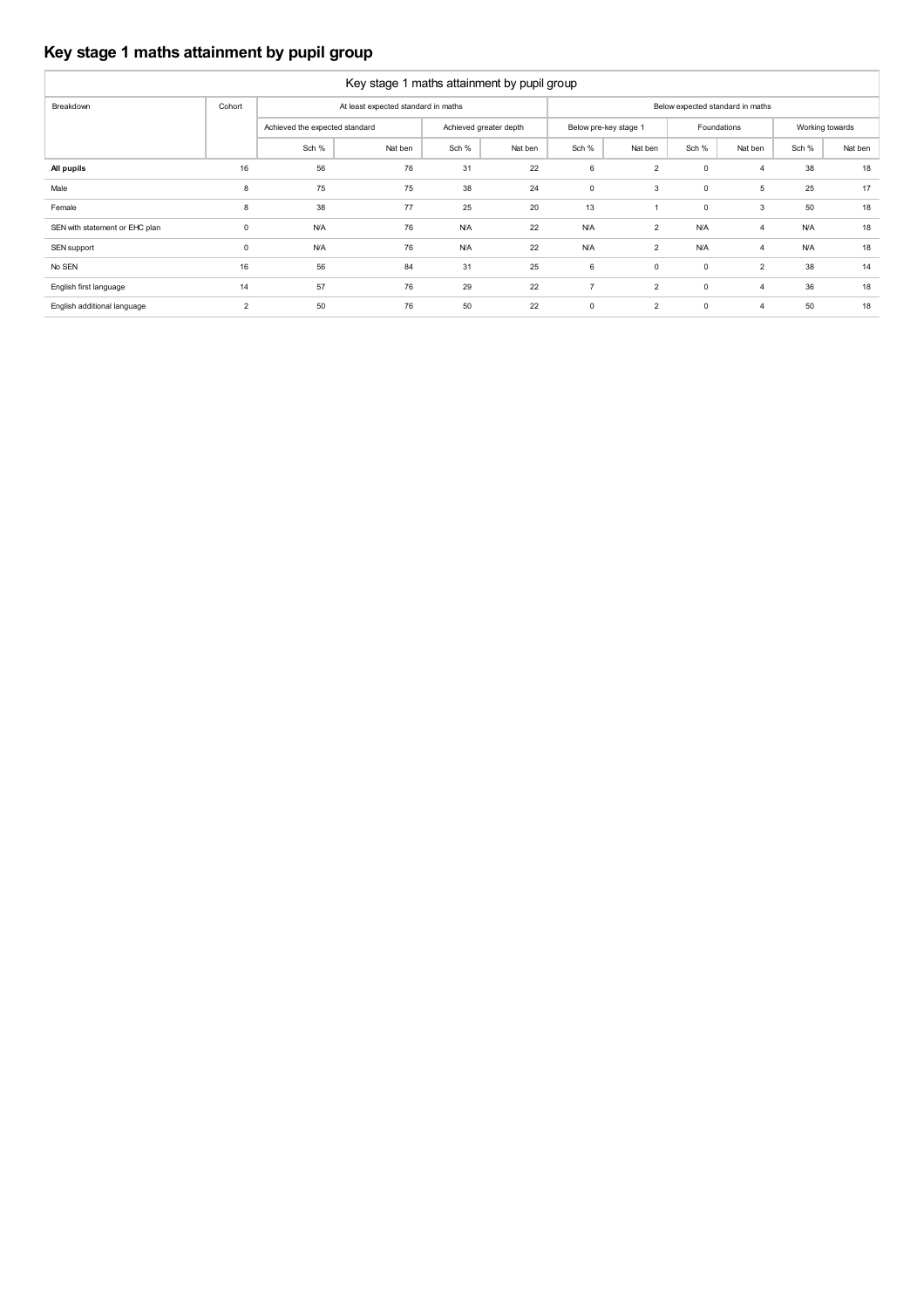### **Key stage 1 science attainment by pupil group**

| Key stage 1 science attainment by pupil group |                |          |                                           |  |  |  |  |  |  |  |  |
|-----------------------------------------------|----------------|----------|-------------------------------------------|--|--|--|--|--|--|--|--|
| Breakdown                                     | Cohort         |          | At least the expected standard in science |  |  |  |  |  |  |  |  |
|                                               |                | School % | National benchmark                        |  |  |  |  |  |  |  |  |
| All pupils                                    | 16             | 94       | 83                                        |  |  |  |  |  |  |  |  |
| Male                                          | 8              | 100      | 80                                        |  |  |  |  |  |  |  |  |
| Female                                        | 8              | 88       | 85                                        |  |  |  |  |  |  |  |  |
| SEN with statement or EHC plan                | 0              | N/A      | 83                                        |  |  |  |  |  |  |  |  |
| SEN support                                   | $\mathbf 0$    | N/A      | 83                                        |  |  |  |  |  |  |  |  |
| No SEN                                        | 16             | 94       | 90                                        |  |  |  |  |  |  |  |  |
| English first language                        | 14             | 93       | 83                                        |  |  |  |  |  |  |  |  |
| English additional language                   | $\overline{2}$ | 100      | 83                                        |  |  |  |  |  |  |  |  |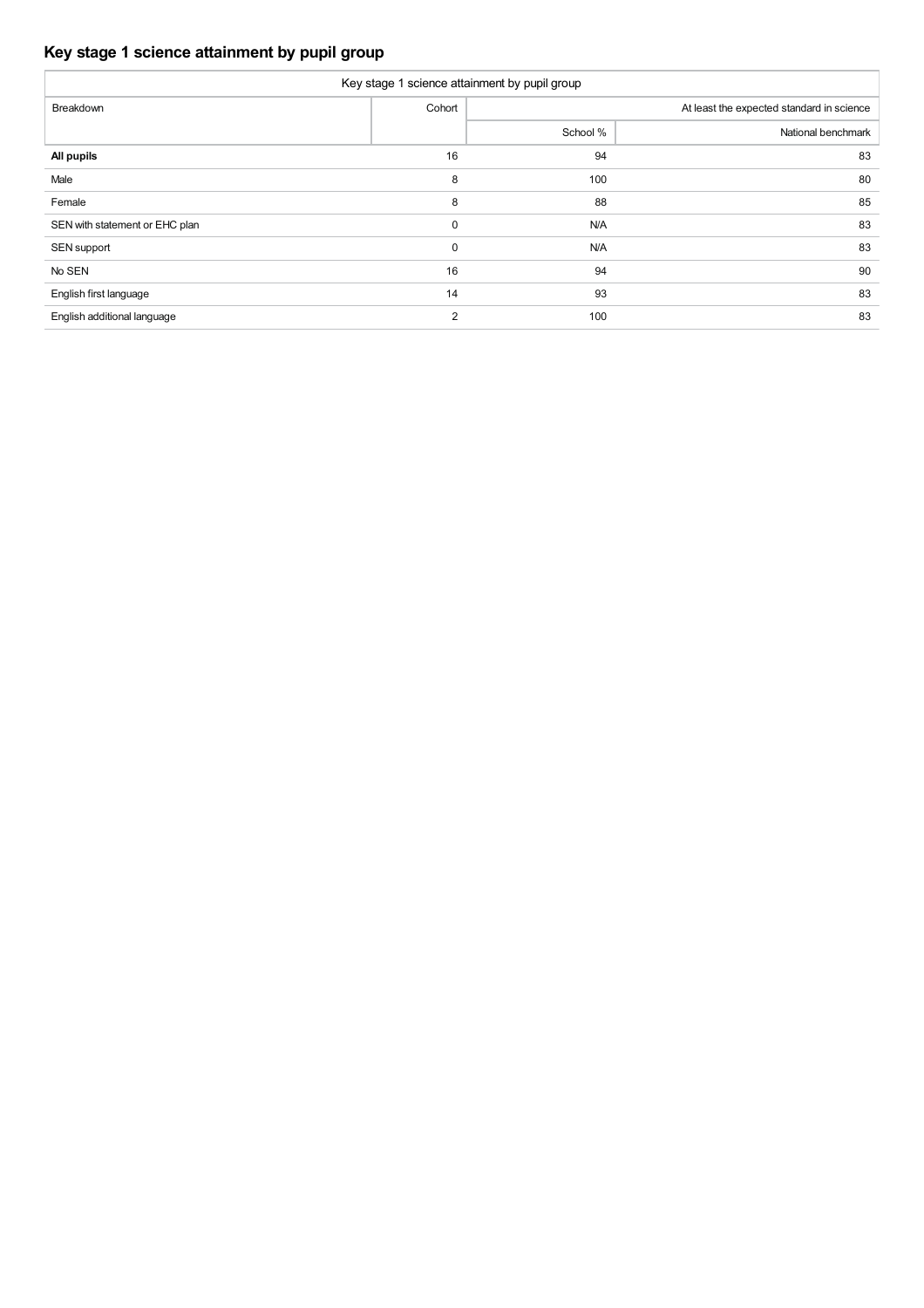# **Phonics screening check**

This is provisional data for 2017/18. CLA data is not currently available, therefore we are not currently publishing breakdowns of data such as disadvantaged which appeared previously. This information will be included in a later release.

# **Percentage achieving the expected standard in phonics**



### **Phonics average score**



# **Pupils' attainment in phonics**



Marks in phonics check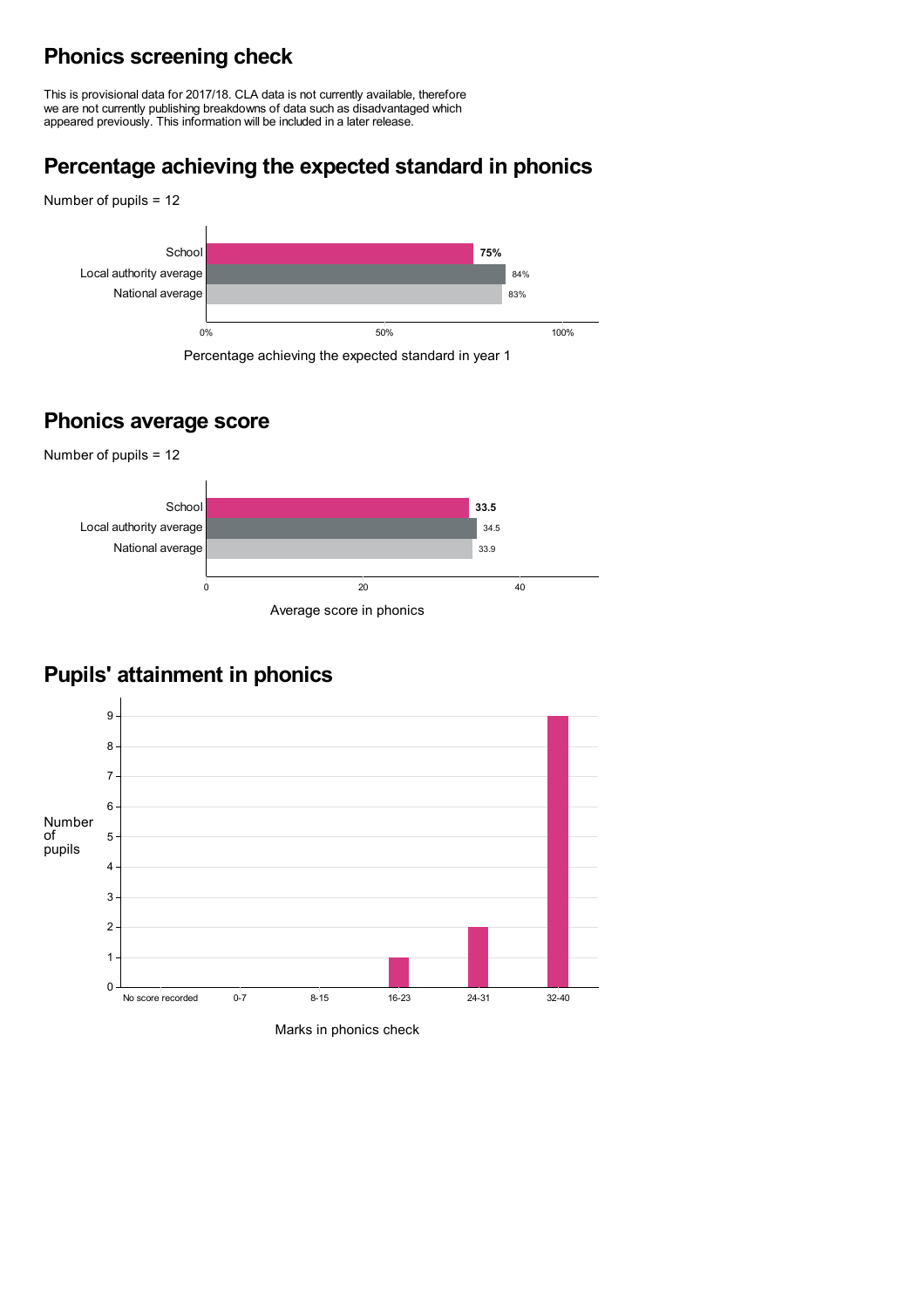### **Phonics year 1 attainment by pupil group**

| Phonics year 1 attainment by pupil group |                |                                          |                                               |                                       |             |                       |            |                       |  |  |  |  |
|------------------------------------------|----------------|------------------------------------------|-----------------------------------------------|---------------------------------------|-------------|-----------------------|------------|-----------------------|--|--|--|--|
| Breakdown                                | Cohort         | Number absent / didn't take the<br>check | Number not achieving the expected<br>standard | Number achieving expected<br>standard | School<br>% | National<br>benchmark |            | Average mark          |  |  |  |  |
|                                          |                |                                          |                                               |                                       |             |                       | School     | National<br>benchmark |  |  |  |  |
| All pupils                               | 12             | $\mathbf 0$                              | 3                                             | 9                                     | 75          | 83                    | 34         | 34                    |  |  |  |  |
| Male                                     | $\overline{7}$ | $\mathbf 0$                              | 2                                             | 5                                     | 71          | 79                    | 32         | 33                    |  |  |  |  |
| Female                                   | 5              | $\mathbf 0$                              |                                               | 4                                     | 80          | 86                    | 35         | 35                    |  |  |  |  |
| SEN with statement or EHC<br>plan        | $\mathbf 0$    | $\mathbf 0$                              | $\mathbf 0$                                   | 0                                     | <b>N/A</b>  | 83                    | <b>N/A</b> | 34                    |  |  |  |  |
| SEN support                              | $\mathbf 0$    | $\mathsf 0$                              | $\mathbf 0$                                   | 0                                     | <b>N/A</b>  | 83                    | <b>N/A</b> | 34                    |  |  |  |  |
| No SEN                                   | 12             | $\mathsf 0$                              | 3                                             | 9                                     | 75          | 88                    | 34         | 35                    |  |  |  |  |
| English first language                   | 11             | $\mathbf 0$                              | 3                                             | 8                                     | 73          | 83                    | 33         | 34                    |  |  |  |  |
| English additional language              | $\pmb{0}$      | $\mathbf 0$                              | $\mathbf 0$                                   | 0                                     | <b>N/A</b>  | 83                    | <b>N/A</b> | 34                    |  |  |  |  |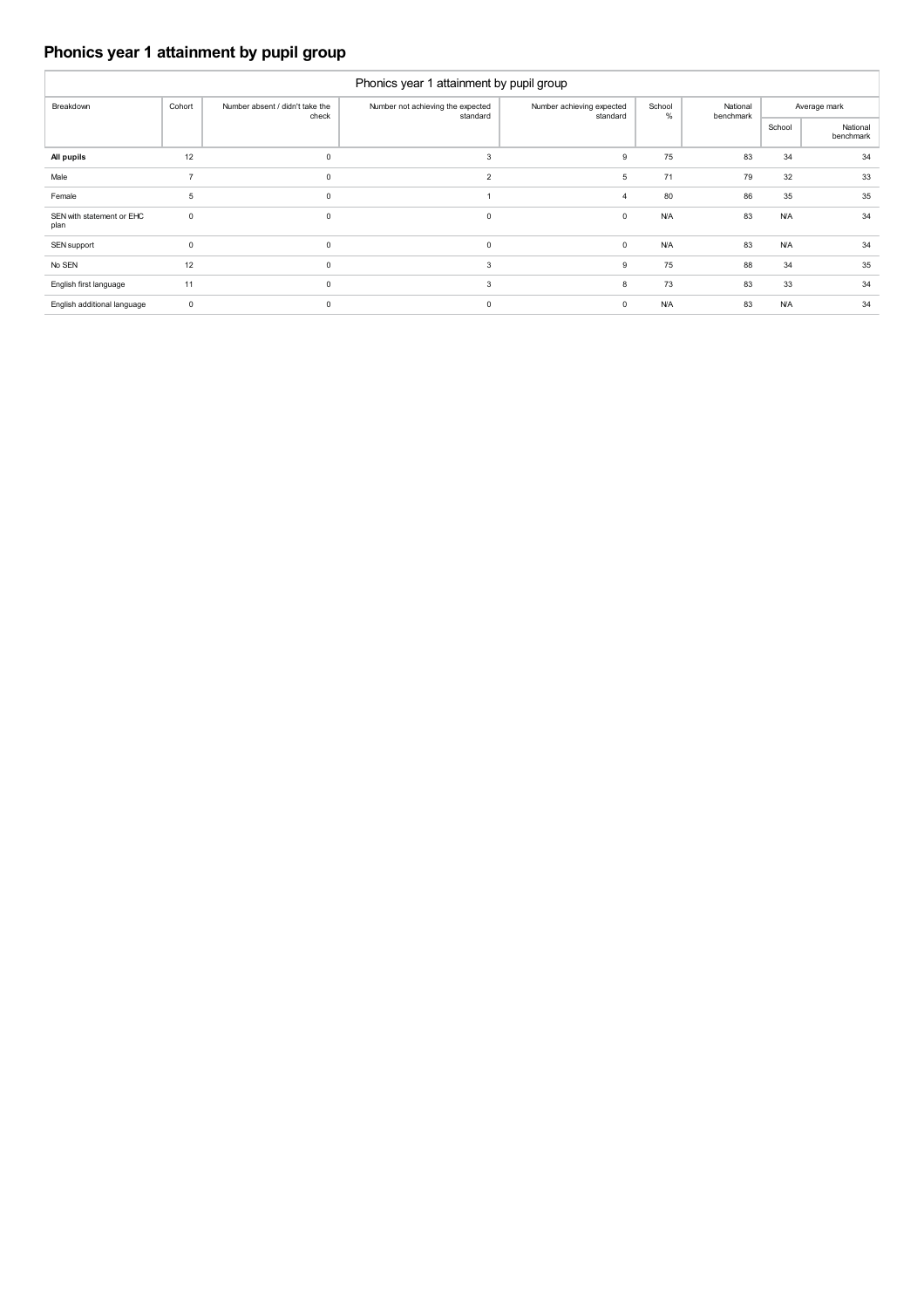### **Phonics year 2 attainment by pupil group**

| Phonics year 2 attainment by pupil group |              |                                       |                                            |                                    |            |              |  |  |  |  |  |
|------------------------------------------|--------------|---------------------------------------|--------------------------------------------|------------------------------------|------------|--------------|--|--|--|--|--|
| Breakdown                                | Cohort       | Number absent / didn't take the check | Number not achieving the expected standard | Number achieving expected standard | School %   | Average mark |  |  |  |  |  |
| All pupils                               | 6            |                                       |                                            | 4                                  | 67         | 34           |  |  |  |  |  |
| Male                                     |              | $\mathbf 0$                           | $\Omega$                                   | $\overline{2}$                     | 100        | 34           |  |  |  |  |  |
| Female                                   |              |                                       |                                            | $\overline{2}$                     | 50         | 34           |  |  |  |  |  |
| SEN with statement or EHC plan           | $\Omega$     | 0                                     | $\Omega$                                   | 0                                  | <b>N/A</b> | <b>N/A</b>   |  |  |  |  |  |
| SEN support                              | $\Omega$     | $\mathbf 0$                           | $\Omega$                                   | $\mathbf 0$                        | <b>N/A</b> | <b>N/A</b>   |  |  |  |  |  |
| No SEN                                   | $\mathbf{6}$ |                                       |                                            | $\overline{4}$                     | 67         | 34           |  |  |  |  |  |
| English first language                   | 6            |                                       |                                            | $\overline{4}$                     | 67         | 34           |  |  |  |  |  |
| English additional language              | $\Omega$     | 0                                     |                                            | $^{\circ}$                         | <b>N/A</b> | <b>N/A</b>   |  |  |  |  |  |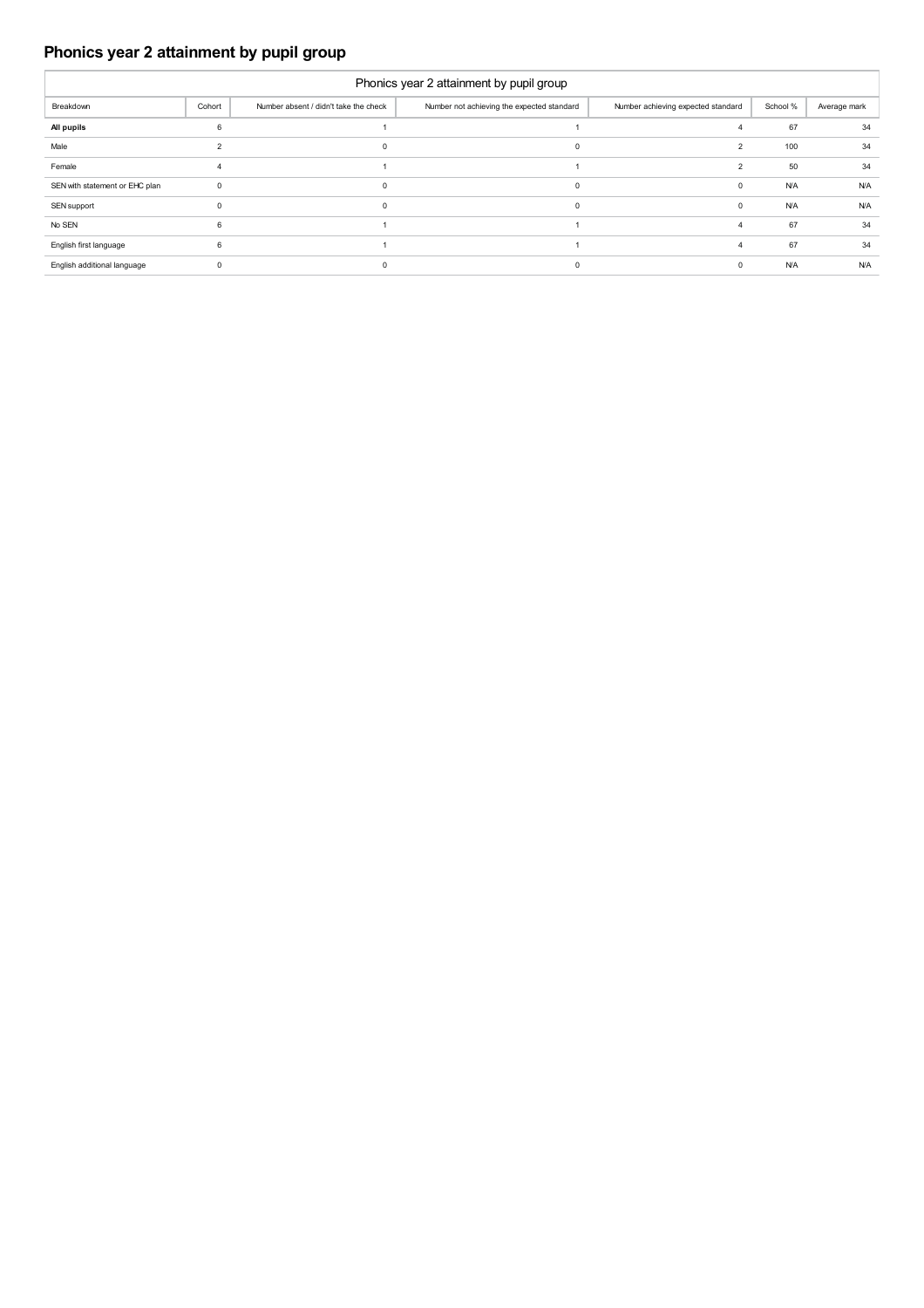### **Glossary**

### **Progress score**

In a small number of cases, pupils can have extremely negative progress scores that disproportionately affect a school's overall progress score. To reduce the impact of these extreme scores, we set a limit on how negative a pupil's progress score can be when calculating the school average. This will normally apply to 1 or 2 pupils per school, if any.

Where a pupil's score is more negative than this minimum value, an adjusted score will replace the pupil's original progress score for the purpose of calculating a school's overall progress average. For further information, see the technical guidance. <https://www.gov.uk/government/publications/primary-school-accountability>

### **Results over time for Progress in reading, writing and maths**

We introduced a change in methodology for calculating progress scores. This means 2018 scores are not directly comparable with 2016 and 2017 scores respectively.

### **Male**

The national comparator used in this row is the national average for all male pupils.

### **Female**

The national comparator used in this row is the national average for all female pupils.

### **Disadvantaged**

Pupils may be defined as disadvantaged if:

- they are known to have been eligible for free school meals in the past 6 years, or
- they are recorded as having been looked after for at least one day, or
- they are recorded as having been adopted from care

The national comparator used in this row is the national average for all non-disadvantaged children.

### **Other**

Non-disadvantaged children.

The national comparator used in this row is the national average for all non-disadvantaged children.

### **Ever 6 FSM**

Pupils known to have been eligible for free school meals in any of the previous 6 academic years, as well as those first known to be eligible in January of the year this data covers.

The national comparator used in this row is the national average for children who **are not eligible** for free school meals. Exceptions to this include the school level absence and basic characteristics reports, where the national comparator is the national average for children **who are eligible** for free school meals.

#### **Non-Ever 6 FSM**

Pupils who were not eligible for free school meals in any of the previous 6 academic years.

### **Children looked after**

This means children who have been in the care of local authorities for at least one day or who have been adopted from care.

The national comparator used in this row is the national average for all children who are not looked after.

### **SEN with statement or EHC plan**

This refers to pupils with Special Educational Needs (SEN) who have learning difficulties or disabilities that make it harder for them to learn than most children of the same age. There's a formal assessment to decide if a pupil needs a statement of SEN or an education, health and care (EHC) plan.

The school's performance for pupils with SEN with statement or EHC plan is compared with the national average for **all pupils**. Exceptions to this include the school level absence and basic characteristics reports, where the national comparator is the national average for children **with a statement or EHC plan**.

#### **SEN support**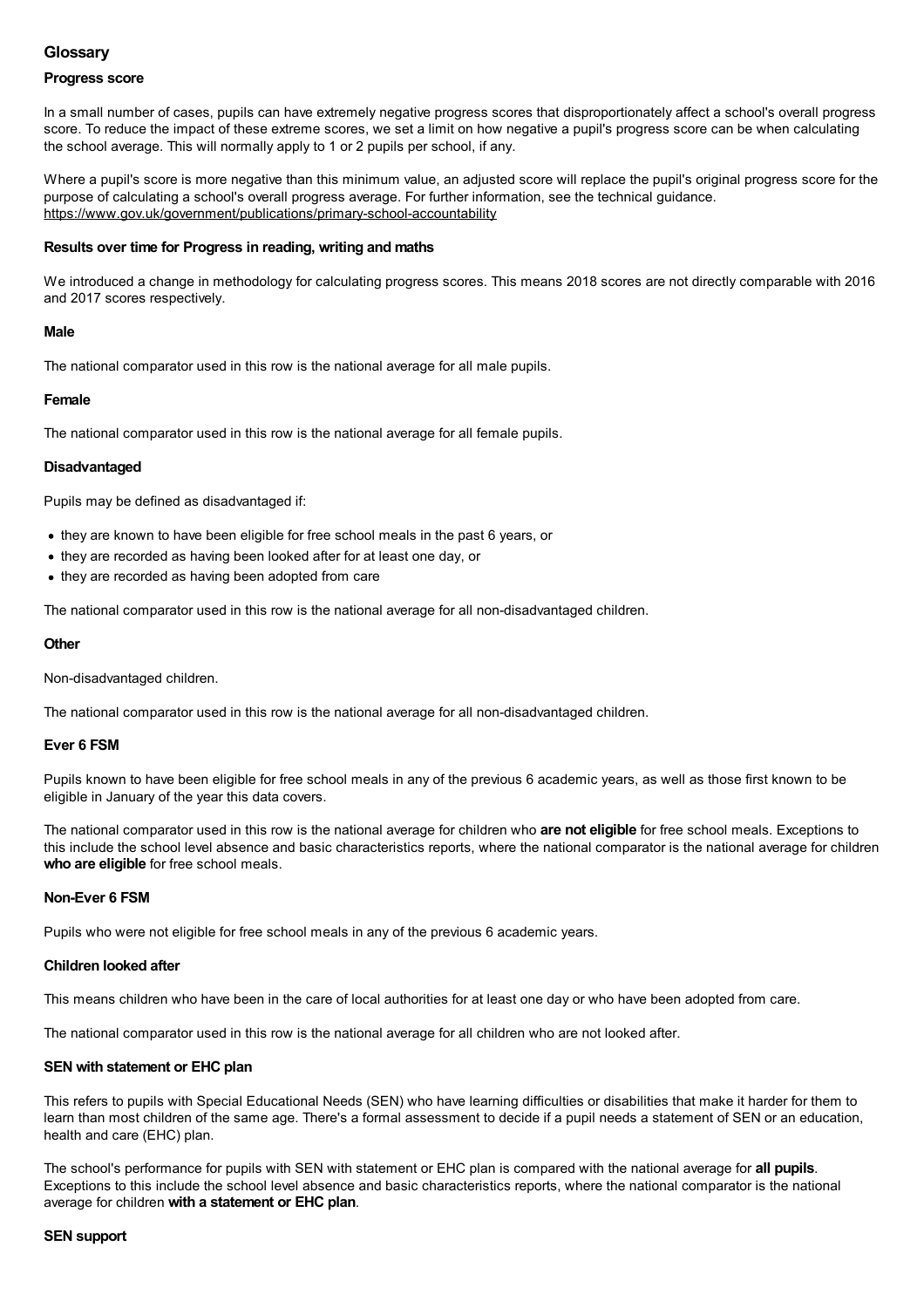This is when the school gives children extra or different help from its usual curriculum. Outside specialists may advise or support the class teacher and SEN coordinator.

The national comparator used in this row is the national average for all pupils.

#### **No SEN**

Pupils with no Special Educational Needs.

The national comparator used in this row is the national average for all pupils with no SEN.

### **English first language**

This refers to children who were initially exposed to English during early development and continue to be exposed to English in the home or in the community.

The national comparator used in this row is the national average for all pupils.

### **English additional language**

This refers to children who were initially exposed to a non-English language during early development and continue to be exposed to this language in the home or in the community.

The national comparator used in this row is the national average for all pupils.

### **Unclassified**

This refers to pupils where the census return showed them as unclassified for English as a first language.

The national comparator used in this row is the national average for all pupils.

### **Key stage 2**

### **Change in methodology for writing teacher assessment**

Attainment in reading, writing and maths (combined) is not directly [comparable](https://www.gov.uk/government/publications/teacher-assessment-frameworks-at-the-end-of-key-stage-2) to previous years because of changes to the 2017/18 writing teacher assessment frameworks.

<https://www.gov.uk/government/publications/teacher-assessment-frameworks-at-the-end-of-key-stage-2>

Changes to the 2017/18 writing teacher [assessment](https://www.gov.uk/government/publications/teacher-assessment-frameworks-at-the-end-of-key-stage-2) frameworks mean results in 2018 are not directly comparable to 2016 and 2017, which used the previous interim frameworks.

#### **Scaled score 100+**

A scaled score of 100 or higher. Scaled scores allow us to compare pupil group performance year on year. Read more about scaled scores: <https://www.gov.uk/guidance/scaled-scores-at-key-stage-2>.

#### **High scaled score**

A scaled score of 110 or higher. Scaled scores allow us to compare pupil group performance year on year. Read more about scaled scores: <https://www.gov.uk/guidance/scaled-scores-at-key-stage-2>.

#### **Average score**

The average scaled score for each pupil group. The expected standard is a score of 100 or more. The higher standard is 110 or more. Scaled scores allow us to compare pupil group performance year on year. Read more about scaled scores: <https://www.gov.uk/guidance/scaled-scores-at-key-stage-2>.

### **Achieving the expected standard**

A scaled score of 100 or higher. Scaled scores allow us to compare pupil group performance year on year. Read more about scaled scores: <https://www.gov.uk/guidance/scaled-scores-at-key-stage-2>.

### **Achieving a higher standard**

A scaled score of 110 or higher. Scaled scores allow us to compare pupil group performance year on year. Read more about scaled scores: <https://www.gov.uk/guidance/scaled-scores-at-key-stage-2>.

### **Non-mobile**

Pupils who were on the school roll for the whole of years 5 and 6.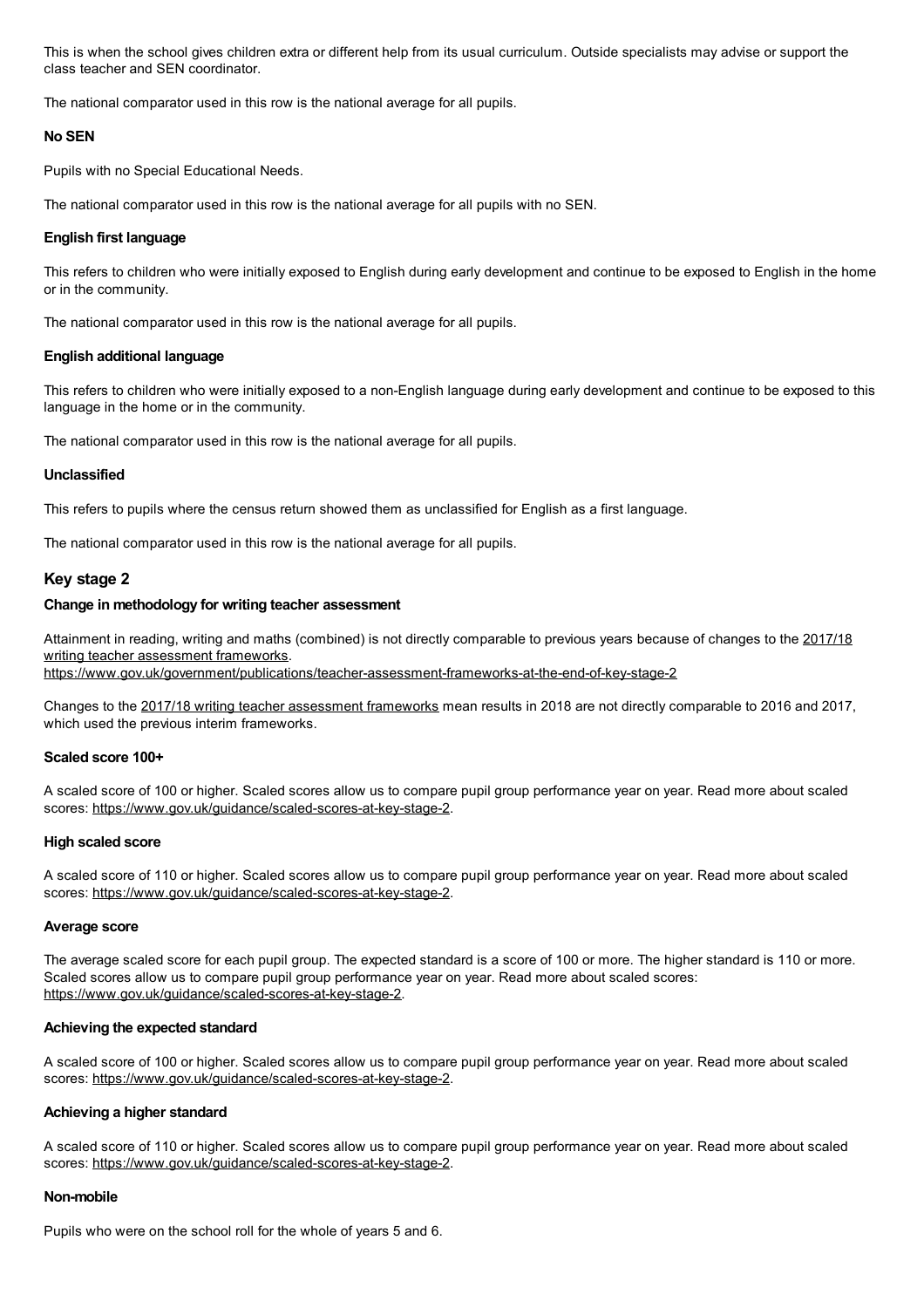The national comparator used in this row is the national average for pupils on the school roll for the whole of years 5 and 6.

#### **Low overall**

Prior attainment is the attainment level of a pupil at the end of the previous key stage - key stage 1. These figures indicate how well a school helps all of its pupils to meet their potential. Low prior attainers achieved an average point score of below 12. Read more about average point scores: <https://www.gov.uk/government/publications/primary-school-accountability> .

The school's performance for pupils with low overall prior attainment is compared with the national figure for low prior attainment overall.

#### **Middle overall**

Prior attainment is the attainment level of a pupil at the end of the previous key stage - key stage 1. These figures indicate how well a school helps all of its pupils to meet their potential. Middle prior attainers achieved an average point score of 12 or higher and below 18. Read more about average point scores: <https://www.gov.uk/government/publications/primary-school-accountability>

The school's performance for pupils with middle overall prior attainment is compared with the national figure for middle prior attainment overall.

#### **High overall**

Prior attainment is the attainment level of a pupil at the end of the previous key stage - key stage 1. These figures indicate how well a school helps all of its pupils to meet their potential. High prior attainers achieved an average point score of 18 or higher. Read more about average point scores: <https://www.gov.uk/government/publications/primary-school-accountability>.

The school's performance for pupils with high overall prior attainment is compared with the national figure for high prior attainment overall.

#### **Reading low**

Prior attainment is the attainment level of a pupil at the end of the previous key stage - key stage 1. These figures indicate how well a school helps all of its pupils to meet their potential. Low prior attainers achieved an average point score of below 12. Read more about average point scores: <https://www.gov.uk/government/publications/primary-school-accountability> .

The school's performance for pupils with low prior attainment in reading is compared with the national figure for low prior attainment overall.

#### **Reading middle**

Prior attainment is the attainment level of a pupil at the end of the previous key stage - key stage 1. These figures indicate how well a school helps all of its pupils to meet their potential. Middle prior attainers achieved an average point score of 12 or higher and below 18. Read more about average point scores: <https://www.gov.uk/government/publications/primary-school-accountability>.

The school's performance for pupils with middle prior attainment in reading is compared with the national figure for middle prior attainment overall.

#### **Reading high**

Prior attainment is the attainment level of a pupil at the end of the previous key stage - key stage 1. These figures indicate how well a school helps all of its pupils to meet their potential. High prior attainers achieved an average point score of 18 or higher. Read more about average point scores: <https://www.gov.uk/government/publications/primary-school-accountability>.

The school's performance for pupils with high prior attainment in reading is compared with the national figure for high prior attainment overall.

#### **Writing low**

Prior attainment is the attainment level of a pupil at the end of the previous key stage - key stage 1. These figures indicate how well a school helps all of its pupils to meet their potential. Low prior attainers achieved an average point score of below 12. Read more about average point scores: <https://www.gov.uk/government/publications/primary-school-accountability> .

The school's performance for pupils with low prior attainment in writing is compared with the national figure for low prior attainment overall.

### **Writing middle**

Prior attainment is the attainment level of a pupil at the end of the previous key stage - key stage 1. These figures indicate how well a school helps all of its pupils to meet their potential. Middle prior attainers achieved an average point score of 12 or higher and below 18. Read more about average point scores: <https://www.gov.uk/government/publications/primary-school-accountability>.

The school's performance for pupils with middle prior attainment in writing is compared with the national figure for middle prior attainment overall.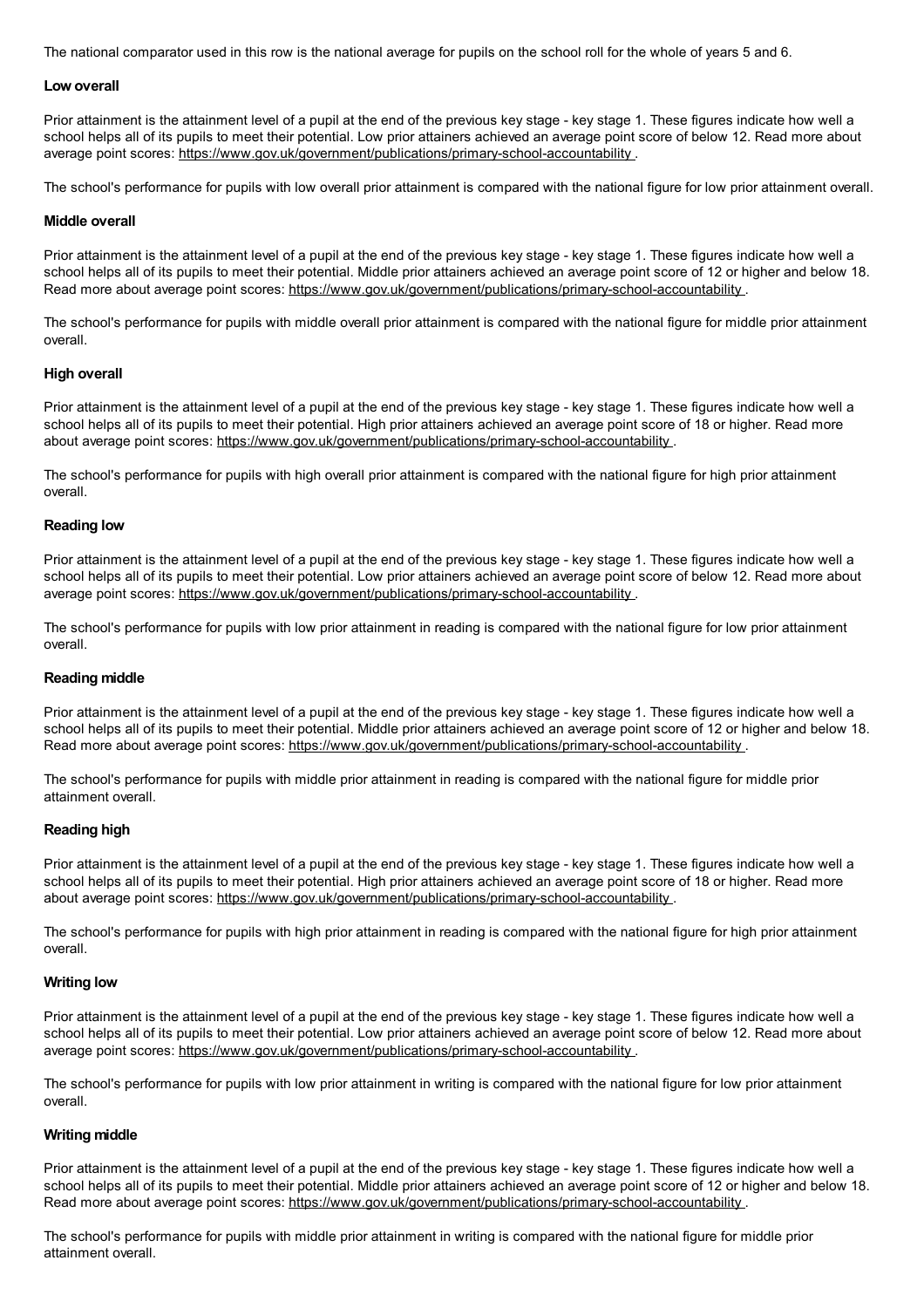### **Writing high**

Prior attainment is the attainment level of a pupil at the end of the previous key stage - key stage 1. These figures indicate how well a school helps all of its pupils to meet their potential. High prior attainers achieved an average point score of 18 or higher. Read more about average point scores: <https://www.gov.uk/government/publications/primary-school-accountability>.

The school's performance for pupils with high prior attainment in writing is compared with the national figure for high prior attainment overall.

#### **Maths low**

Prior attainment is the attainment level of a pupil at the end of the previous key stage - key stage 1. These figures indicate how well a school helps all of its pupils to meet their potential. Low prior attainers achieved an average point score of below 12. Read more about average point scores: <https://www.gov.uk/government/publications/primary-school-accountability> .

The school's performance for pupils with low prior attainment in maths is compared with the national figure for low prior attainment overall.

#### **Maths middle**

Prior attainment is the attainment level of a pupil at the end of the previous key stage - key stage 1. These figures indicate how well a school helps all of its pupils to meet their potential. Middle prior attainers achieved an average point score of 12 or higher and below 18. Read more about average point scores: <https://www.gov.uk/government/publications/primary-school-accountability>.

The school's performance for pupils with high prior attainment in maths is compared with the national figure for high prior attainment overall.

#### **Maths high**

Prior attainment is the attainment level of a pupil at the end of the previous key stage - key stage 1. These figures indicate how well a school helps all of its pupils to meet their potential. High prior attainers achieved an average point score of 18 or higher. Read more about average point scores: <https://www.gov.uk/government/publications/primary-school-accountability>.

The school's performance for pupils with high prior attainment in maths is compared with the national figure for high prior attainment in maths.

#### **Three year averages**

Three year averages are an important way to show how schools are performing across time, smoothing out small variations in a single year, for example, due to a small cohort size. To take into account varying pupil numbers each year, the three-year average is weighted by the size of the school's cohort in each year.

#### **Prior attainment of disadvantaged pupils - 3 year trends**

Changes to eligibility criteria for Free School Meals (FSM) under Universal Credit has implications for schools' disadvantaged pupil data (for further information see the [government](https://www.gov.uk/government/consultations/eligibility-for-free-school-meals-and-the-early-years-pupil-premium-under-universal-credit) response to eligibility for free school meals and the early years pupil premium under Universal Credit consultation). Schools' [disadvantaged](https://consult.education.gov.uk/healthy-pupil-unit/fsm/) cohorts vary year on year and it is important to consider prior attainment when comparing performance. Where a school's disadvantaged cohort's attainment has increased or decreased significantly between years, this may partly be explained by changes in the size and make-up of the cohort. Furthermore, please treat disadvantaged pupil data with caution when comparing school performance nationally, until Universal Credit roll-out is completed.

<https://www.gov.uk/government/consultations/eligibility-for-free-school-meals-and-the-early-years-pupil-premium-under-universal-credit> <https://consult.education.gov.uk/healthy-pupil-unit/fsm/>

#### **Teacher assessments**

**HNM**: Has not met expected standard

**EXS:** Working at expected standard

**PKG**: Pre-key stage - growing development for the expected standard.

**BLW:** Below the standard of the interim pre-key stage standards

**WTS**: Working towards the expected standard

**PKE**: Pre-key stage - early development of the expected standard

**PKF:** Pre-key stage - foundations for the expected standard

**GDS**: Working at greater depth within the expected standard

**A**: Absent for long periods or recently arrived, or not enough information to provide a TA judgement

**D**: In exceptional circumstances, the pupil has been disapplied from the national curriculum, including statutory assessment requirements

**F**: The pupil will reach the end of the programme of study and complete the key stage in a future year. For example, if a pupil takes the maths test a year early in 2017 but is not due to take English reading until 2018, English reading is marked as 'F'

**P**: The pupil completed the key stage in a previous year. For example, if a pupil took the maths test in 2016 and is taking English reading in 2017, maths is marked as 'P'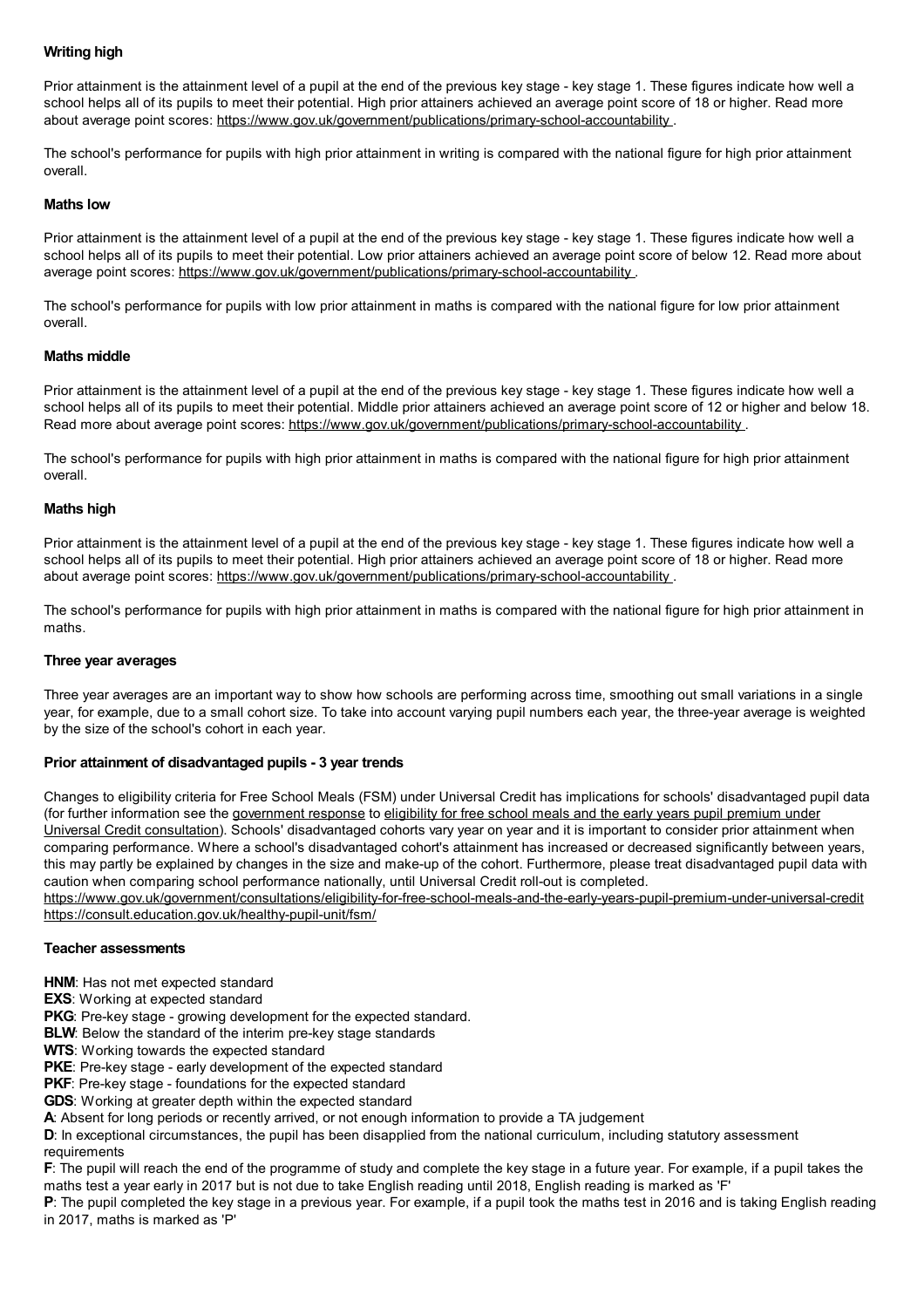### **Key stage 1**

### **Achieved the expected standard**

The pupil achieved or exceeded the expected standard.

Read more about key stage 1 standards: [https://www.gov.uk/government/uploads/system/uploads/attachment\\_data/file/576179/2017\\_interim\\_teacher\\_assessment\\_frameworks\\_](https://www.gov.uk/government/uploads/system/uploads/attachment_data/file/576179/2017_interim_teacher_assessment_frameworks_at_the_end_of_key_stage_1_V2_PDFa.pdf) at\_the\_end\_of\_key\_stage\_1\_V2\_PDFa.pdf

### **Achieved greater depth**

The pupil achieved a greater depth, compared to the standard.

Read more about key stage 1 standards: [https://www.gov.uk/government/uploads/system/uploads/attachment\\_data/file/576179/2017\\_interim\\_teacher\\_assessment\\_frameworks\\_](https://www.gov.uk/government/uploads/system/uploads/attachment_data/file/576179/2017_interim_teacher_assessment_frameworks_at_the_end_of_key_stage_1_V2_PDFa.pdf) at\_the\_end\_of\_key\_stage\_1\_V2\_PDFa.pdf

### **Below pre-KS1**

The pupil did not achieve the pre-key stage 1 standard.

Read more about the pre-key stage 1 standard: [https://www.gov.uk/government/uploads/system/uploads/attachment\\_data/file/538418/2017\\_Interim\\_Pre\\_Key\\_Stage\\_Standards\\_key\\_sta](https://www.gov.uk/government/uploads/system/uploads/attachment_data/file/538418/2017_Interim_Pre_Key_Stage_Standards_key_stage_1_150716_PDFa.pdf) ge 1 150716 PDFa.pdf

### **Foundations**

The pupil achieved the pre-key stage 1 standard.

Read more about the pre-key stage 1 standard: [https://www.gov.uk/government/uploads/system/uploads/attachment\\_data/file/538418/2017\\_Interim\\_Pre\\_Key\\_Stage\\_Standards\\_key\\_sta](https://www.gov.uk/government/uploads/system/uploads/attachment_data/file/538418/2017_Interim_Pre_Key_Stage_Standards_key_stage_1_150716_PDFa.pdf) ge\_1\_150716\_PDFa.pdf

### **Working towards**

The pupil exceeded the pre-key stage 1 standard and was working towards the key stage 1 standard.

Read more about pre-key stage 1 standard:

[https://www.gov.uk/government/uploads/system/uploads/attachment\\_data/file/538418/2017\\_Interim\\_Pre\\_Key\\_Stage\\_Standards\\_key\\_sta](https://www.gov.uk/government/uploads/system/uploads/attachment_data/file/538418/2017_Interim_Pre_Key_Stage_Standards_key_stage_1_150716_PDFa.pdf) ge\_1\_150716\_PDFa.pdf

### **Early Years Foundation Stage**

### **Communication and language**

Experiencing a rich language environment and developing confidence and skills in expressing themselves.

Find out more: [https://www.gov.uk/government/uploads/system/uploads/attachment\\_data/file/596629/EYFS\\_STATUTORY\\_FRAMEWORK\\_2017.pdf](https://www.gov.uk/government/uploads/system/uploads/attachment_data/file/596629/EYFS_STATUTORY_FRAMEWORK_2017.pdf)

### **Literacy**

Linking sounds and letters, and beginning to read and write.

Find out more: [https://www.gov.uk/government/uploads/system/uploads/attachment\\_data/file/596629/EYFS\\_STATUTORY\\_FRAMEWORK\\_2017.pdf](https://www.gov.uk/government/uploads/system/uploads/attachment_data/file/596629/EYFS_STATUTORY_FRAMEWORK_2017.pdf)

#### **Maths**

Developing skills in counting, understanding and using numbers.

Find out more:

[https://www.gov.uk/government/uploads/system/uploads/attachment\\_data/file/596629/EYFS\\_STATUTORY\\_FRAMEWORK\\_2017.pdf](https://www.gov.uk/government/uploads/system/uploads/attachment_data/file/596629/EYFS_STATUTORY_FRAMEWORK_2017.pdf)

### **Physical development**

Being active and interactive, and developing coordination, control and movement.

Find out more:

[https://www.gov.uk/government/uploads/system/uploads/attachment\\_data/file/596629/EYFS\\_STATUTORY\\_FRAMEWORK\\_2017.pdf](https://www.gov.uk/government/uploads/system/uploads/attachment_data/file/596629/EYFS_STATUTORY_FRAMEWORK_2017.pdf)